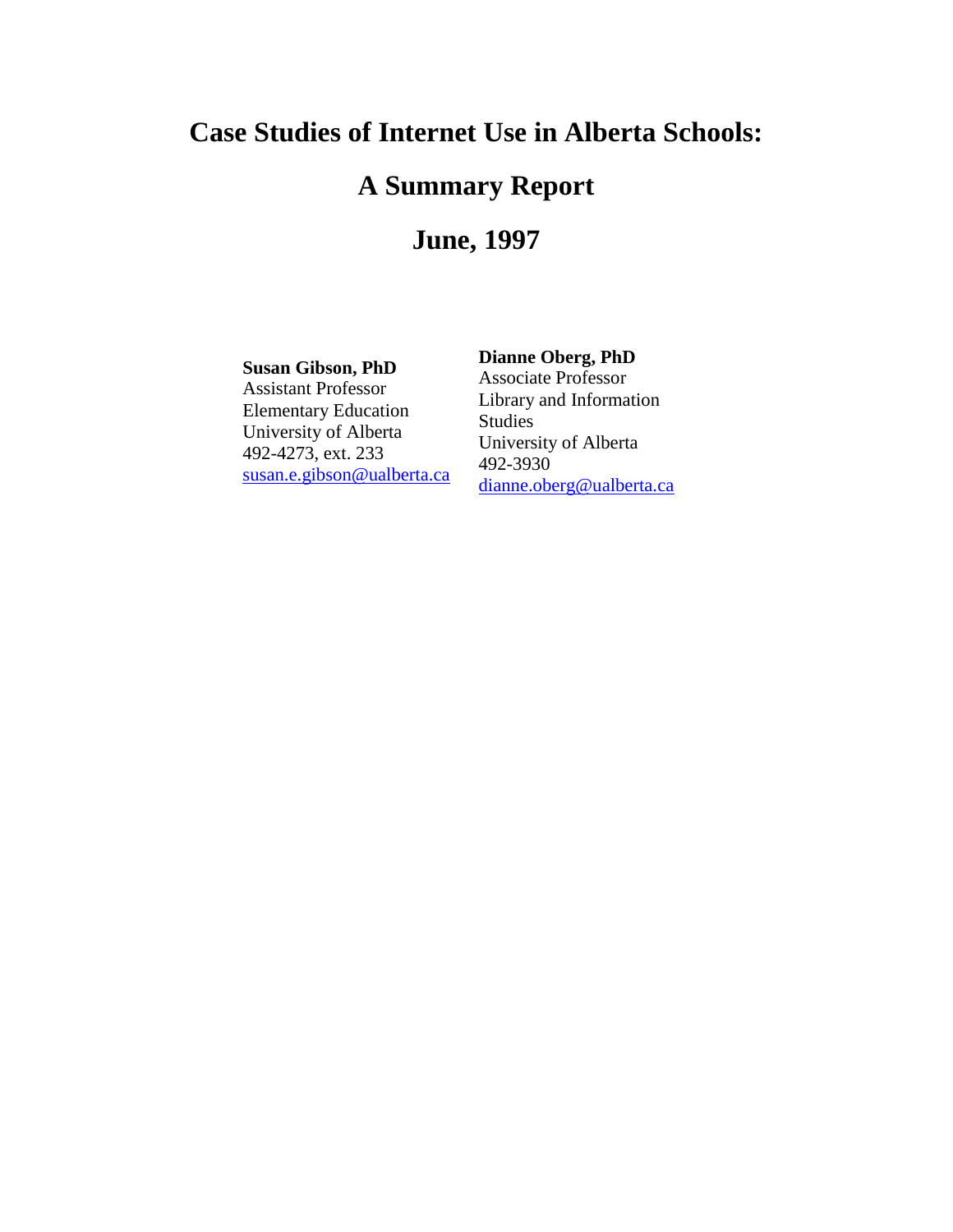# **Executive Summary**

A case study approach was used to collect data on how Alberta schools were currently using the Internet and how teachers were learning to use it, as well as data on the perceptions of educators and parents of its value as an educational tool.

The study took place in six schools in Alberta in the Winter 1997. The study schools are described in the report in terms of five "traditional" schools and three "virtual" schools. For the purpose of this report, a virtual school is defined as a school or a program within a school serving students off-site and delivering instruction primarily through electronic communications. The five traditional schools included two K-6 schools, a K-9 school, a 7-9 school, and a 10-12 school. The three virtual schools included a 3-6 school, a 7-9 school, and a Grade 10 program offered within a traditional school.

Five research assistants, under the guidance of the co-investigators, conducted 30 hours of interviewing and informal observation of Internet use in the schools. Observations were recorded in field notes and interviews were tape-recorded. Data from the interview transcripts and fieldnotes were analyzed by the co-investigators using content analysis and cross-case comparison techniques.

The findings from these case studies were reported under four headings, including perceptions of educators and parents of the value of the Internet, the use of the Internet by educators and students, knowledge of and training in Internet use, and the impact of the school context on Internet use. The findings in each of these areas have been summarized below:

- Teachers, principals, and parents were excited by the potential of the Internet because of  $\bullet$ the quantity and currency of information available, information that they perceived would otherwise be unavailable to them. However, concerns over the quality of the available information and schools' approaches to controlling access were raised.
- A limited number of teachers and students were currently Internet users. Teachers and students were using the Internet in a variety of ways but mostly as a communication tool. Teachers were overwhelmed and frustrated by the vastness of the Internet and many were unaware of what was available. Limited time for surfing was a major concern for all parties.
- The level of Internet knowledge and amount of prior experience influenced the teacher's willingness to use it. Inservicing was one way of increasing Internet knowledge and skill, however, having a mentor on staff was as valuable. An interest in learning about the Internet and a willingness to invest the time needed to learn to use it productively were also important.
- The location of Internet access in the school, the capabilities of the available computers, the vision and support of the administration and community support were all factors within the school context that directly influenced the teachers willingness to use the Internet.
- Teachers and students had little knowledge of search engines and search strategies to make more efficient use of Internet resources.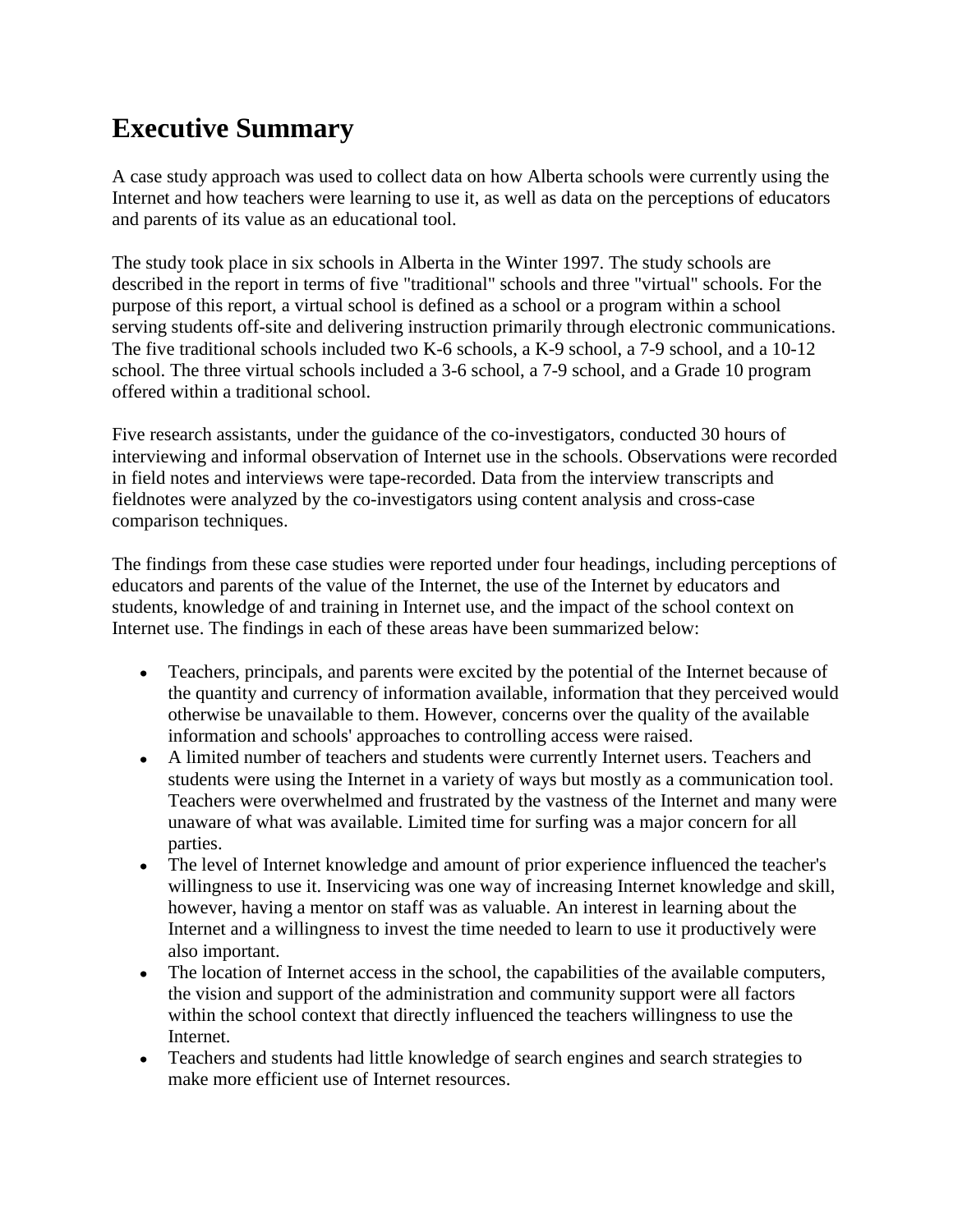The case studies findings will be used to guide the design of a province wide survey focusing on how the Internet is being used to enhance learning in the schools of Alberta. The survey will provide base line data about the successes and problems with the use of the Internet as an educational tool. The studies have also opened up a new area of inquiry related to teachers' knowledge of information searching strategies within the context of research as a literacy task. This will be the focus of a further study beginning in September 1997.

*We can have all the technology in the world but unless we know how to use it and feel comfortable, and have someone who supports us and guides and encourages us and excites us to want to use it, it's not going to get used. (Principal)*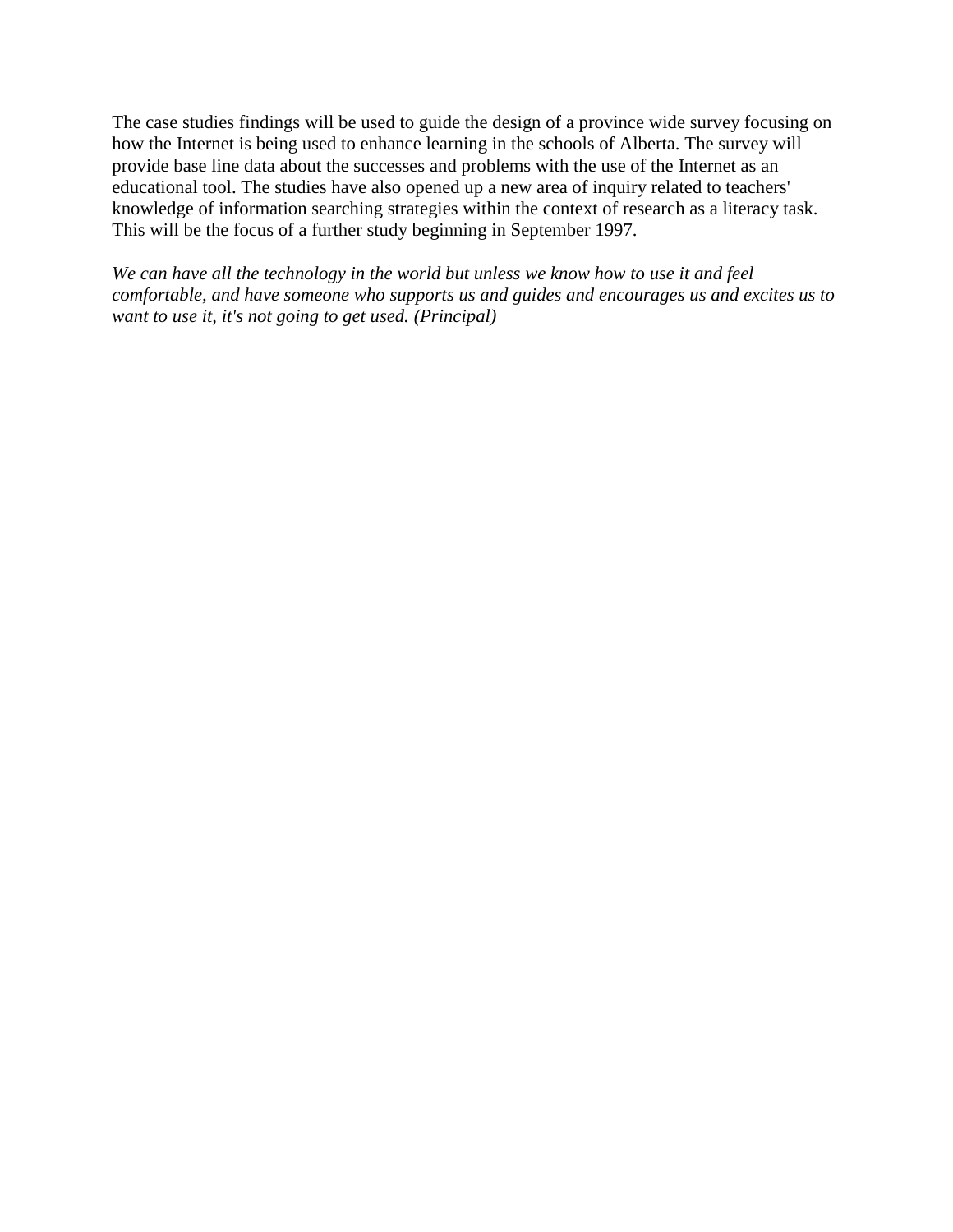# **Introduction**

The Internet is being touted as a tool with a great deal of potential for enhancing both learning and teaching. Schools in Alberta are being encouraged and supported in connecting to the Internet and some teachers are developing ways to integrate Internet resources into their teaching (see Schoolnet's Grassroots Projects Program, in Schoffro, 1996). At this point, however, the actual extent of Internet use in Alberta is undocumented.

Little research addressing Internet use in education currently exists. The research that has been done to date suggests that effective use of the Internet is dependent upon such factors as availability of sophisticated technology in terms of hardware and software (Maddux, 1994), teachers' technological skills (Peha, 1995), and new models of teaching and learning (Follansbee et al., 1996). While the use of the Internet can change teachers' attitudes towards the computer as an instructional tool and can encourage them to restructure their classes, continued and effective use requires ongoing training, technical support, home access, and time to learn how to incorporate it into teaching (Gallo & Horton, 1994; Honey & McMillan, 1993).

Research available on the Internet and student learning suggests that students tend to accept electronic resources as accurate, current and authoritative and that they have difficulty evaluating Internet resources (Brauch, Gerhold & Pratt, 1996; Futtoran, Schofield & Eurich-Fulcer, 1995). Kafai and Bates (1997) found, for example, that elementary students experienced difficulty in selecting good Web sites. They also found that, although students were able to extract information from bookmarked Web sites, it was not until grades 5 and 6 that they were able to effectively use search engines and search strategies. McNicholas and Todd (1996) found that senior secondary students (as well as their teachers) were 'woefully under-prepared for the diversity and enormity of search results' (p. 41) when using the Internet.

The researchers acknowledge with thanks the support for this research from AACES, the Alberta Advisory Committee for Educational Studies, and from the Office of the Associate Dean (Research), Faculty of Education, University of Alberta. The researchers also wish to express their gratitude to the many individuals who welcomed the research assistants into their school communities and whose generosity made this research possible.

\_\_\_\_\_\_\_\_\_\_\_\_\_\_\_\_\_\_\_\_\_\_\_\_\_\_\_\_\_\_\_\_\_\_\_\_\_\_\_\_\_\_\_\_\_\_\_\_\_\_\_\_\_\_\_\_\_\_\_\_\_\_\_\_\_\_\_\_\_\_

Factors such as the ambiguity, unpredictability, lack of structure, lack of selectivity, and variable information quality which characterize the Internet have been found to contribute to the intricacy of the Internet as a learning environment (Todd, 1996).

Provincial government funding of access to the Internet in schools has provided an excellent opportunity for beginning a longitudinal study of the growth of Internet use in Alberta schools. This exploratory study, conducted from February to May, 1997, of how Alberta schools are developing and using their access to the Internet reveals some of the complexities of Internet use in schools.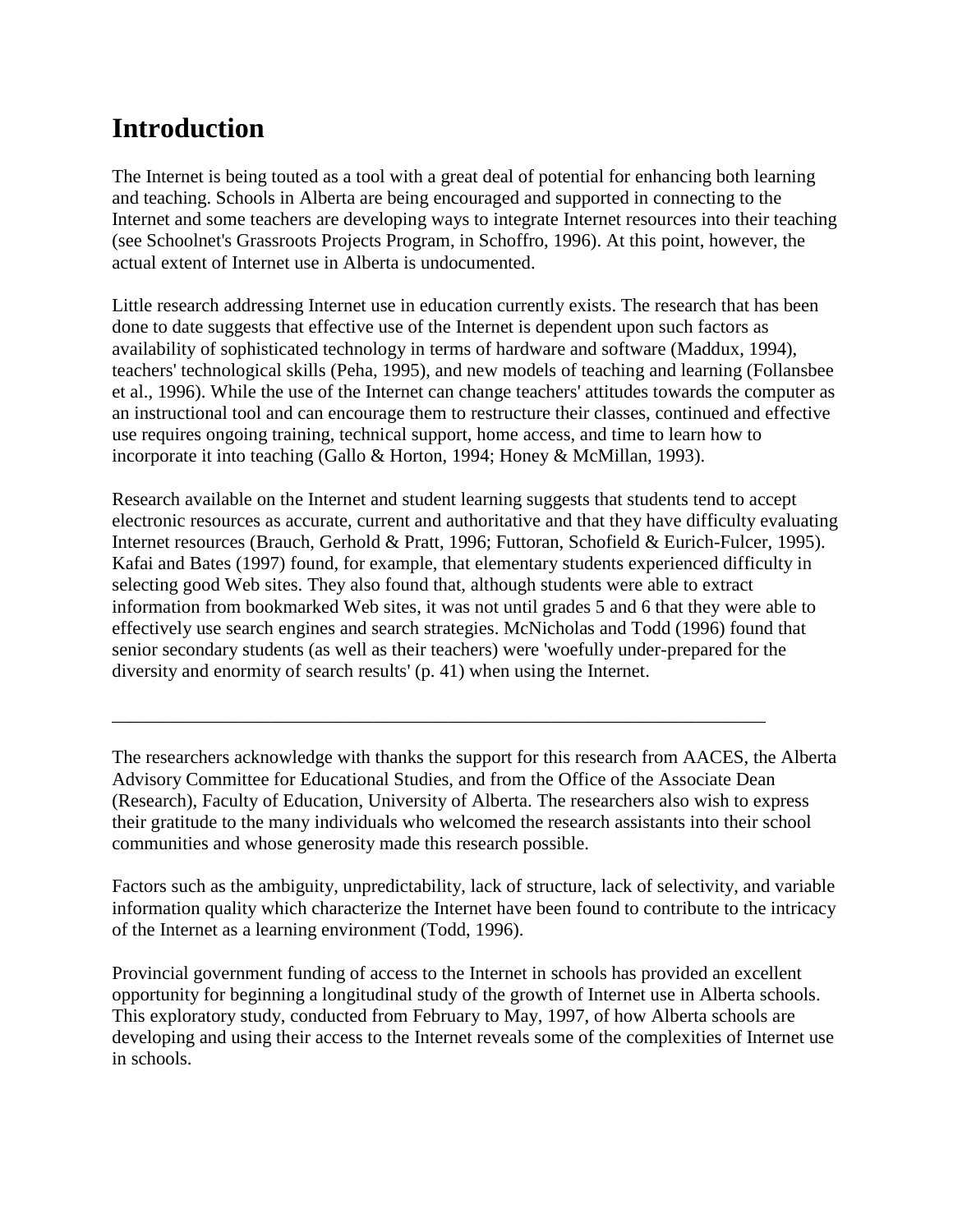# **Purpose of the Study**

The purpose of this study was to investigate the use of the Internet as an educational tool in Alberta, through case studies conducted in rural and urban schools. The case studies form part of a proposed five-year longitudinal study of Internet use in Alberta schools. The focus of the case studies was on collecting and analyzing base data about how schools use the Internet, about how teachers learn to use it, and about the perceptions of educators and parents of its value as an educational tool.

# **Research Design**

School districts in and around the Edmonton area were contacted to identify sites interested in participating in the study. Districts were asked to suggest school sites that were currently using the Internet. Six case studies schools were selected from urban and rural Alberta across the K-12 sector, including three that served the needs of home schoolers. Two of these schools offered virtual schooling programs in addition to their traditional on-site programs; the third was solely a virtual school.

Each case study included interviews with principals, selected teachers and parents, and with the technical support people in or available to the schools. Research assistants, trained by the co-investigators, were assigned to each school for 30 hours of interviewing and informal observation in the school. Observations were recorded in field notes and interviews were tape-recorded. The research assistants were in their schools at least twice a month, over the four month period beginning in February 1997 and concluding in May 1997.

Questions addressed in the case studies included:

- 1. What are the perceptions of educators and parents of the value of the Internet as an educational tool?
- 2. What kinds of use is being made of the Internet in schools and in home schooling?
- 3. How do teachers learn to use the Internet as an educational tool?
- 4. What is the impact of school context on Internet use?

Data from the interview transcripts and fieldnotes were analyzed by the co-investigators using content analysis and cross-case comparison techniques.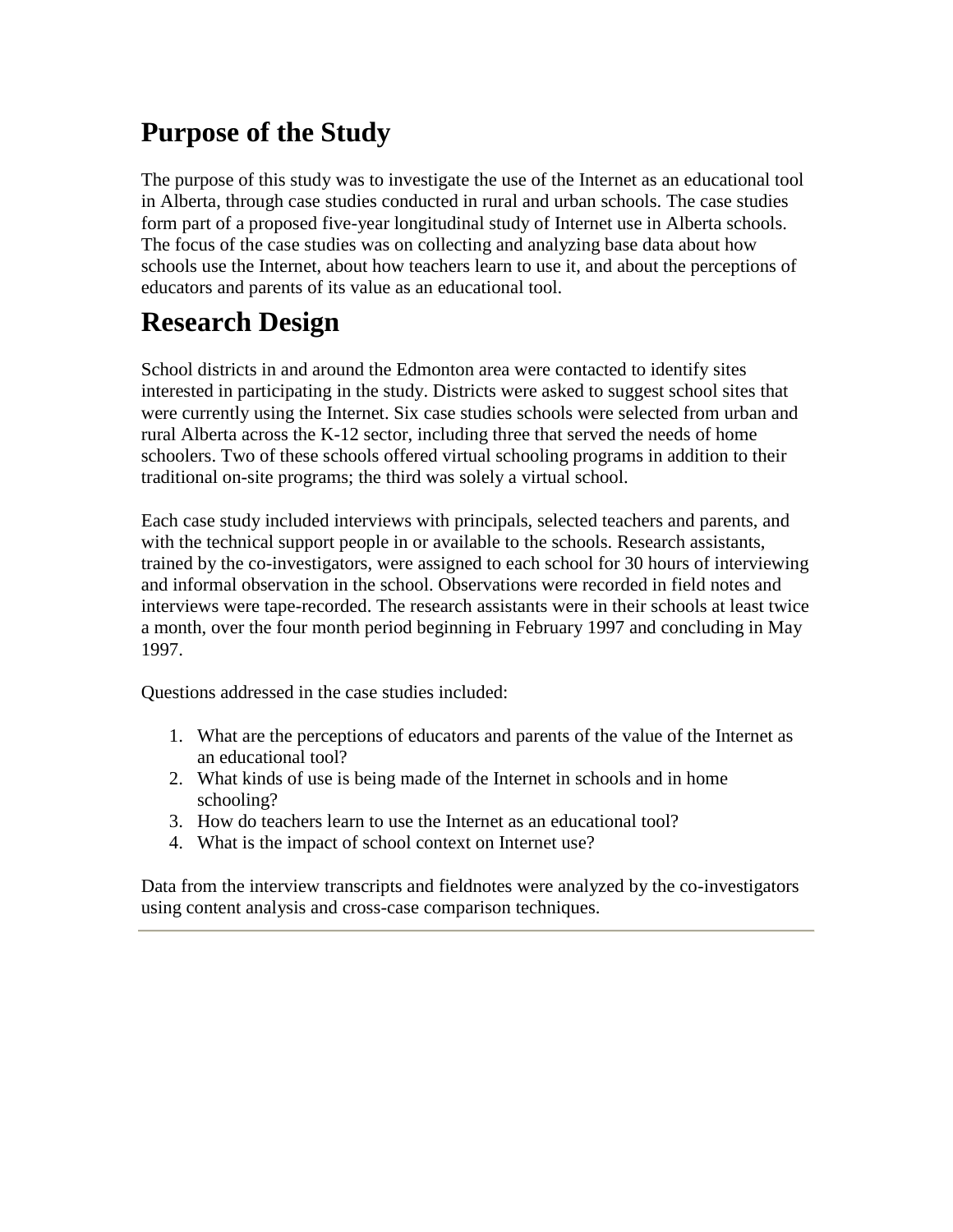## **Description of the Schools**

The study schools are described in terms of five "traditional" schools and three "virtual" schools. The five traditional schools included two K-6 schools, a K-9 school, a 7-9 school, and a 10-12 school. The three virtual schools included a 7-9 school, and two programs within two of the traditional schools, one for Grades 3-6, and one for Grade 10. For the purpose of this report, a virtual school is defined as a school or a program within a school serving students off-site and delivering instruction primarily through electronic communications.

### **Traditional schools**

School A was a new K-6 school with 300 students and 14 teachers. The school was built three years ago with an open plan design and a vast array of technology, including a closed circuit video system, incorporated into the building. The school had 40 Internet connections. There was one in every classroom, about twelve each in a lab and in the library, and four in the office and workroom area. When the school first opened, it shared the services of a district technology facilitator with eight other schools who helped the teachers to design the school's Web page and to begin to publish student projects on the Web. Each year in the Fall, the teachers have had in-school inservices on computers, and in Fall 1996 the full-day workshop was on Internet use. The principal and a lead teacher provided inservice and individual assistance to teachers in the area of technology. The school had developed a three-year technology plan with the support of the parents in their community.

School B was a K-6 school with 400 students and 17 teachers. Built in 1983 with an open plan design (the library at the center), the school now has 4 portable classrooms. Until December of 1996, the only Internet connection was in the principal's office. At the time of the study, there were 15 connections in a lab setting, 3 in the library and 3 in the office and workroom area. The school was in the process of developing a Local Area Network and hoped to have Internet in all classrooms by 1998. The principal and lead teacher provided inservice and technical assistance to teachers. A Learning Resources Coordinator (0.5 FTE) has been hired for the 1997-98 school year to assist teachers with the integration of technology into instruction. A three-year technology plan for the school has been developed as part of the school's three-year business plan.

School C was a K-9 school with 350 students and 22 teachers. When the school was renovated three years ago, a school-wide computer network (WAN) was installed. At the time of the study, there were two Internet-connected computers in every classroom, computers in two lab settings with a total of 43 Internet connections, and several other connections in the library and in the school office and workroom area. The principal took a strong leadership role in the integration of technology into instruction, providing inservice to the school as a whole and to teachers on an individual basis. Two lead teachers (each with 0.1 FTE release time) also provided technical assistance, inservicing, and individual consultations for teachers using technology. The school developed a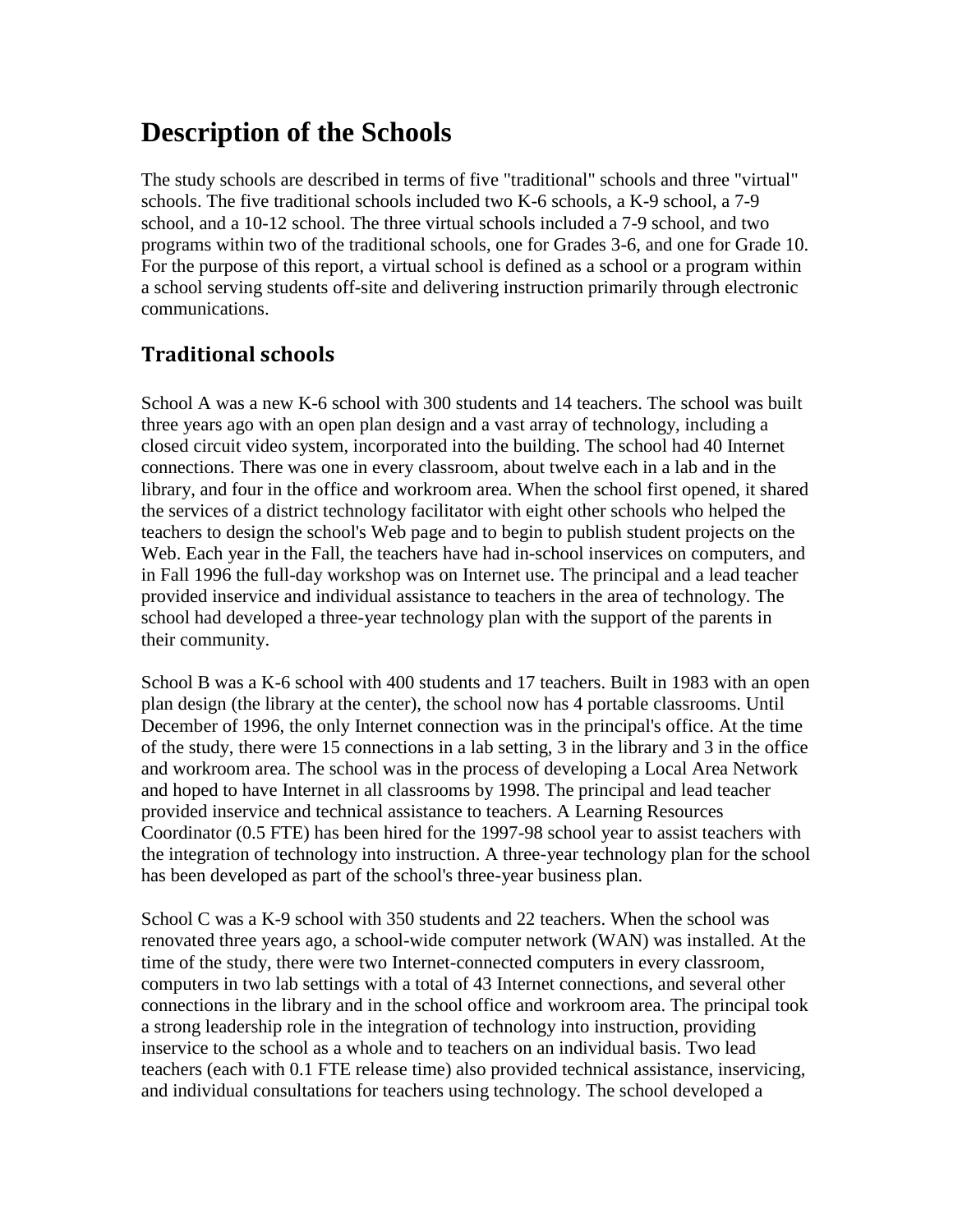three-year technology plan which included curriculum integration and training of staff, students, and parents.

School D was a 7-9 school with 450 students and 21 teachers. The school had 18 Internet connections, 11 in a lab off the library and the others in various places throughout the school. The library technician and the information processing teacher provided technical assistance and inservice assistance. A full-day workshop on the Internet and its use was provided for the staff in Fall 1996 by a district consultant. The library technician worked with teachers at noon hour and the information processing teacher made himself available after school to assist teachers and students. The principal used e-mail as well as productivity software, both for administrative purposes, but was at the beginner stage in Internet use.

School E was a 10-12 school with 850 students and 40 teachers. The school's main Internet connections were in one of the school's three computer labs (30 connections). Other connections were in the library and the office and workroom area. Inservicing and technical support were provided by two lead teachers. In addition to inservicing teachers in their school, they also provided inservicing to about 100 other teachers in the district. The Internet was being used in the grade 10 social studies program; there was one CTS module on the Internet; and noon hour classes were available for students interested in using the Internet for research projects. The school's administrative communication was primarily by e-mail, and the principal used Internet in connection with his own administrative work. The school's schedule had been organized to provide staff meeting and professional development time one Friday a month, and the principal supported provision of technology inservices at that time. The school had a home page which was being used to provide links to relevant sites for students and teachers.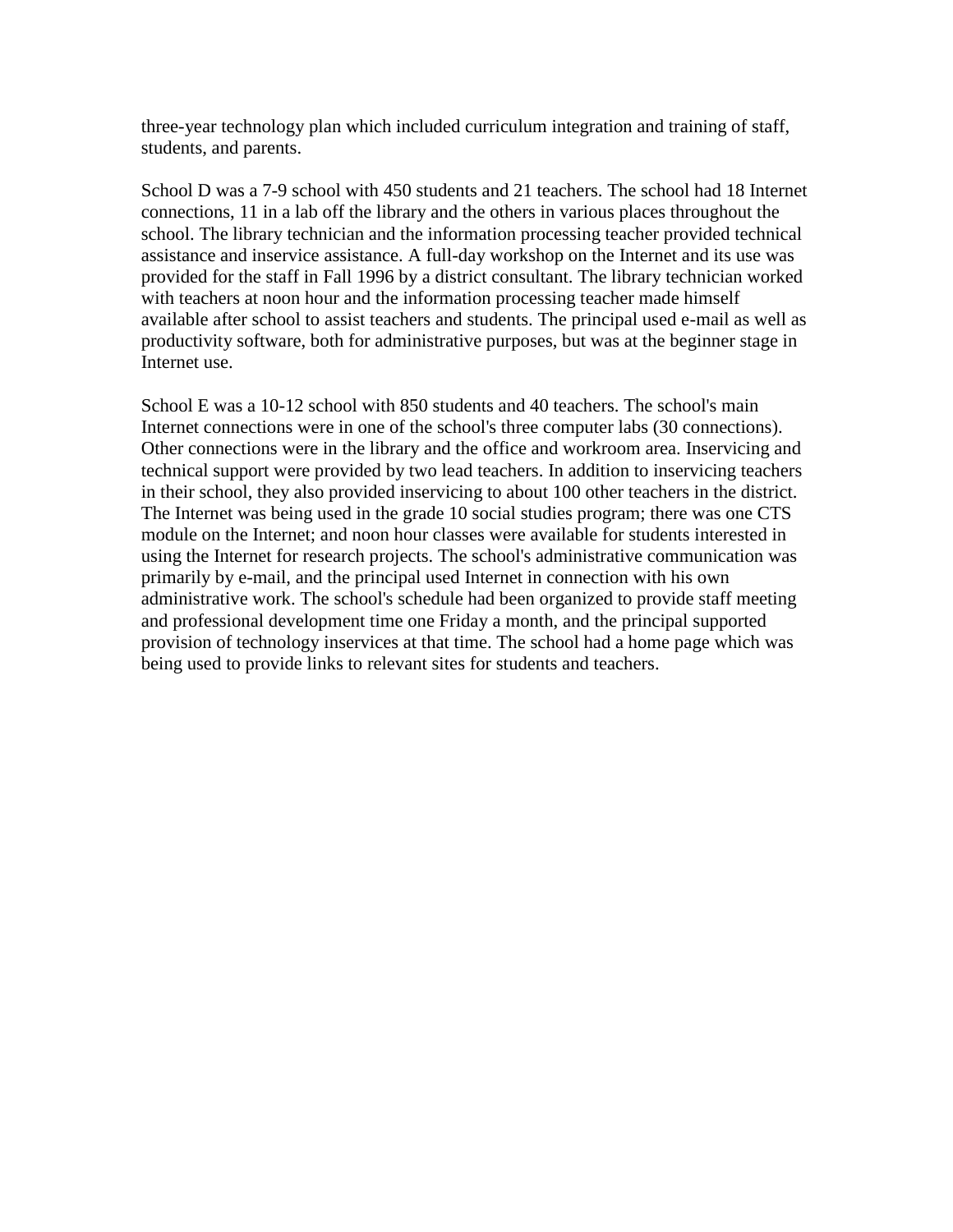### **Virtual schools/programs**

School F was a virtual program in its first year, with one teacher and 20 students in grades 3-6. The teacher was an experienced elementary teacher who worked full time in the virtual program, from an office space in a traditional school. Her students worked in their homes, located in Alberta and beyond. One was in Turkey, for example. About onethird of the students had experienced problems in the traditional classroom because of Attention Deficit Disorder; others were students who wished to move quickly through the curriculum; a few were students with health problems. The teacher was an experienced computer user and had taken a number of inservices on technology but became an Internet user only in the six months before she began working as a virtual teacher. She had participated in the inservicing provided in the traditional school where she worked and she made use of the Internet resources made available by district consultants on the district's Web page. The teacher saw herself as providing support to parents who were homeschooling--facilitating that learning and teaching--rather than providing instruction in the traditional sense. She responded to the requests and questions from parents and students, provided resources they might need, and organized small group meetings with students and parents.

School G was a 7-9 virtual school with 260 students and 11 teachers. It had been in operation for two years at the time of the study. Most of the teachers worked full-time for the school. They worked from their homes and provided on-line lessons to students as far away as Ontario and parts of the United States. Technical assistance and inservicing for teachers, parents and students was provided by a technician on contract from a private consulting firm. In-depth inservice was given to the teachers when they began working in the virtual school. Parents and students received a 90 minute computer orientation as part of the school's Fall one-day orientation program. Students were provided with computer equipment and Internet access (up to 3 hours per day for students and one hour a day for parents for \$150 / year). Students were generally from families interested in homeschooling or looking for a low cost alternative to private schooling. The principal and teachers, and the students and their parents used e-mail and the WWW as part of their work. There was also provision for interaction among the participants in the school through callbacks several times a year, organized by the school. The students had access to social and athletic activities in host schools around the province, and the parents organized activity nights as well.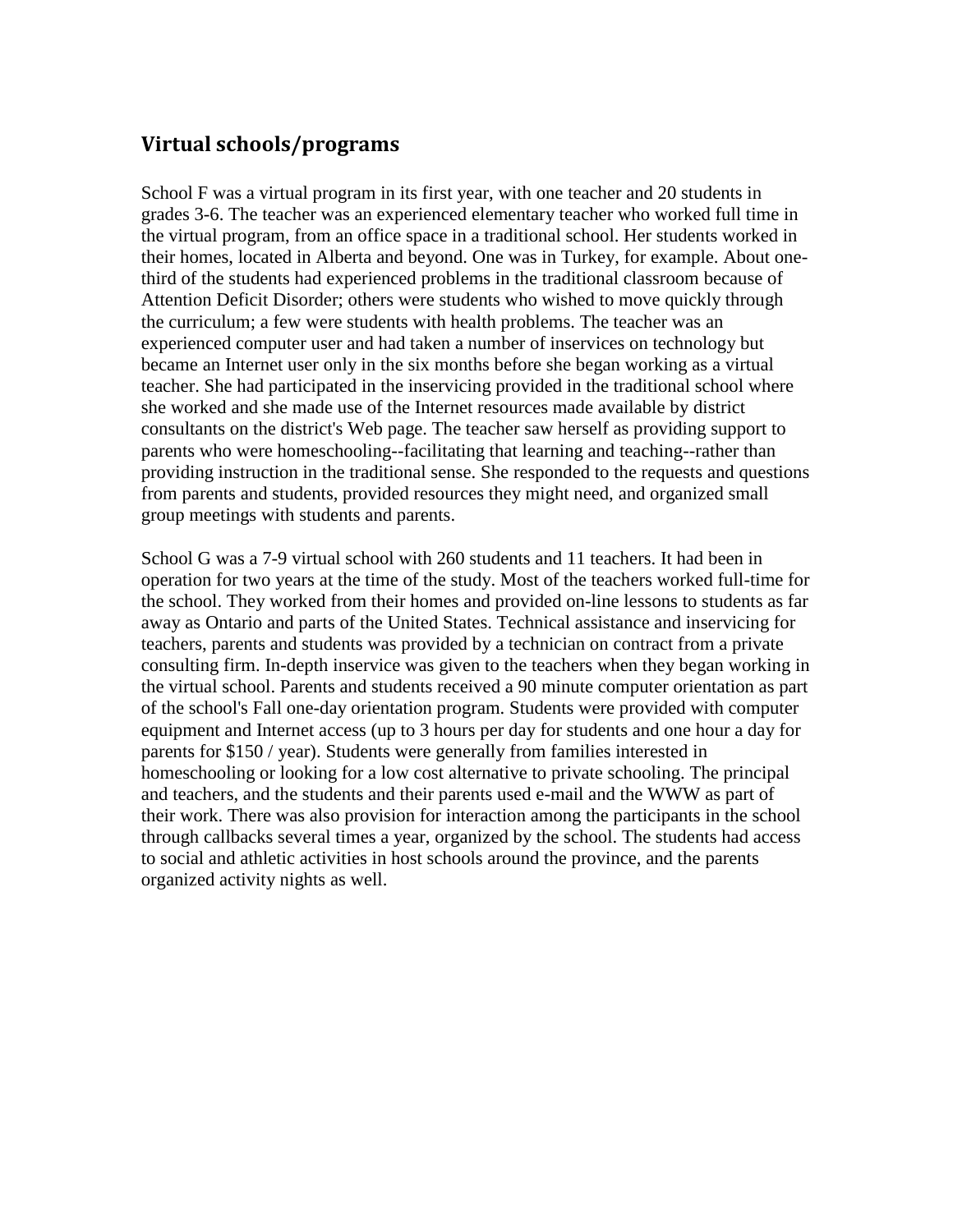School H was a virtual school program in its first year, offering a grade 10 program to 50 students. All 14 of the teachers in this virtual school (4.5 FTE) were full-time teachers working in the traditional school of which this virtual program was a part. About 25% of their time was assigned to virtual teaching. The teachers were given some additional preparation time in order to develop course materials for the virtual program. The school expected to expand the virtual program to grade 12 over the next two years. All teachers in the virtual program had an Internet connection where they worked. The students in the virtual school could lease computer equipment from the school (\$160 / year) and they also could purchase Internet access (\$100 / year for 50 hours access per month). Some students enrolled in the virtual school to continue homeschooling; others, because of medical or behavioral problems; and still others, because of dissatisfaction with the local school or because their parents' work involved extensive traveling. The students in this school came from all over Alberta. The school had an orientation for students and parents in the Fall. The student and teachers in the program communicated through e-mail and a chat program. The virtual program was coordinated by a teacher, and technical assistance and in servicing was provided by two lead teachers.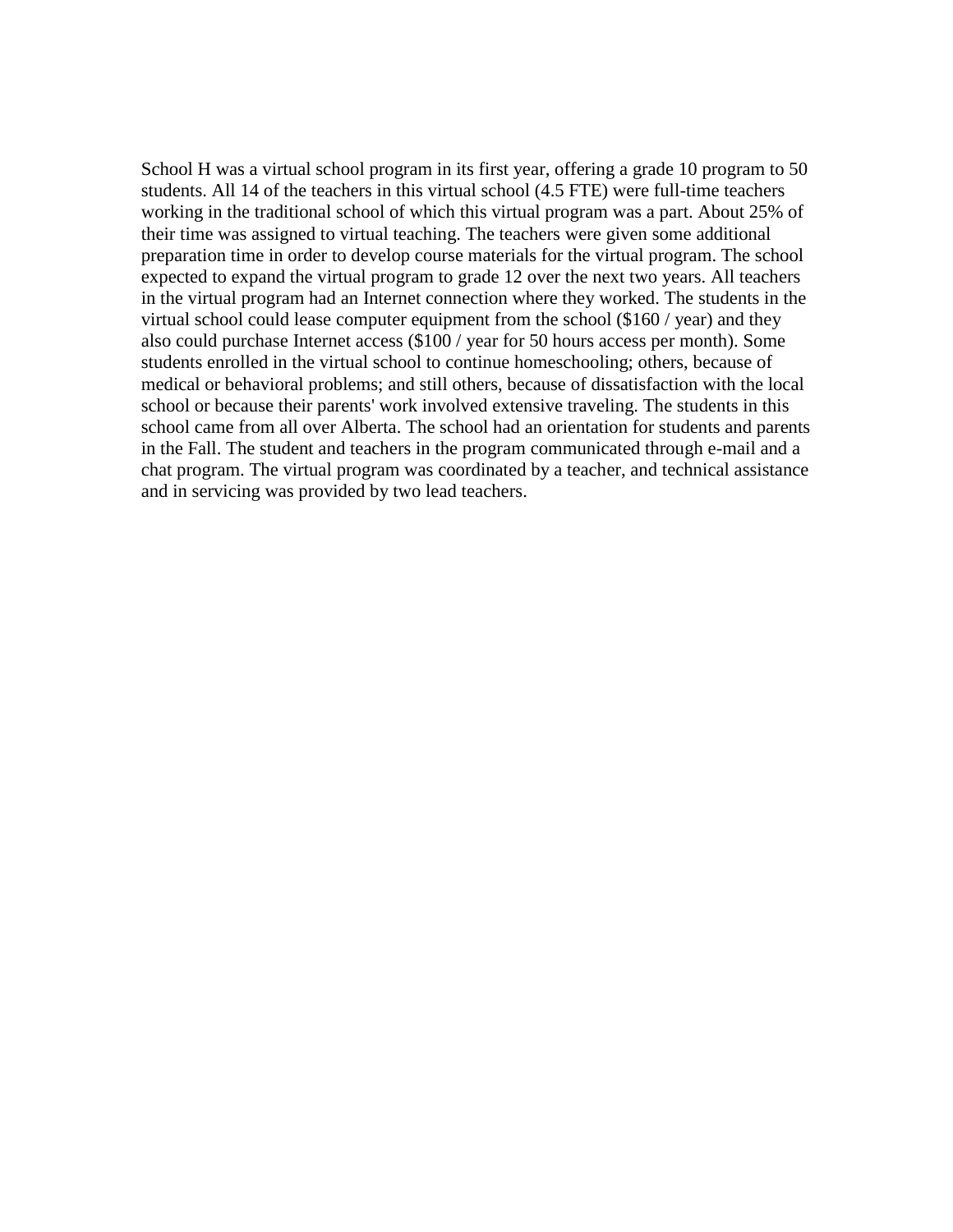# **Findings**

A number of major themes have been identified across the case study schools. These themes have been clustered under the headings of educators and parents perceptions of the value of the Internet, use of the Internet by students and teachers, Internet knowledge and training, and the impact of the school context on Internet use. Excerpts from interview transcripts have been provided in italics throughout this section in support of the findings. The speaker has been identified in brackets following each quote as either a teacher, administrator or parent. Also identified is whether the speaker represents a traditional school (t) or a virtual school (v).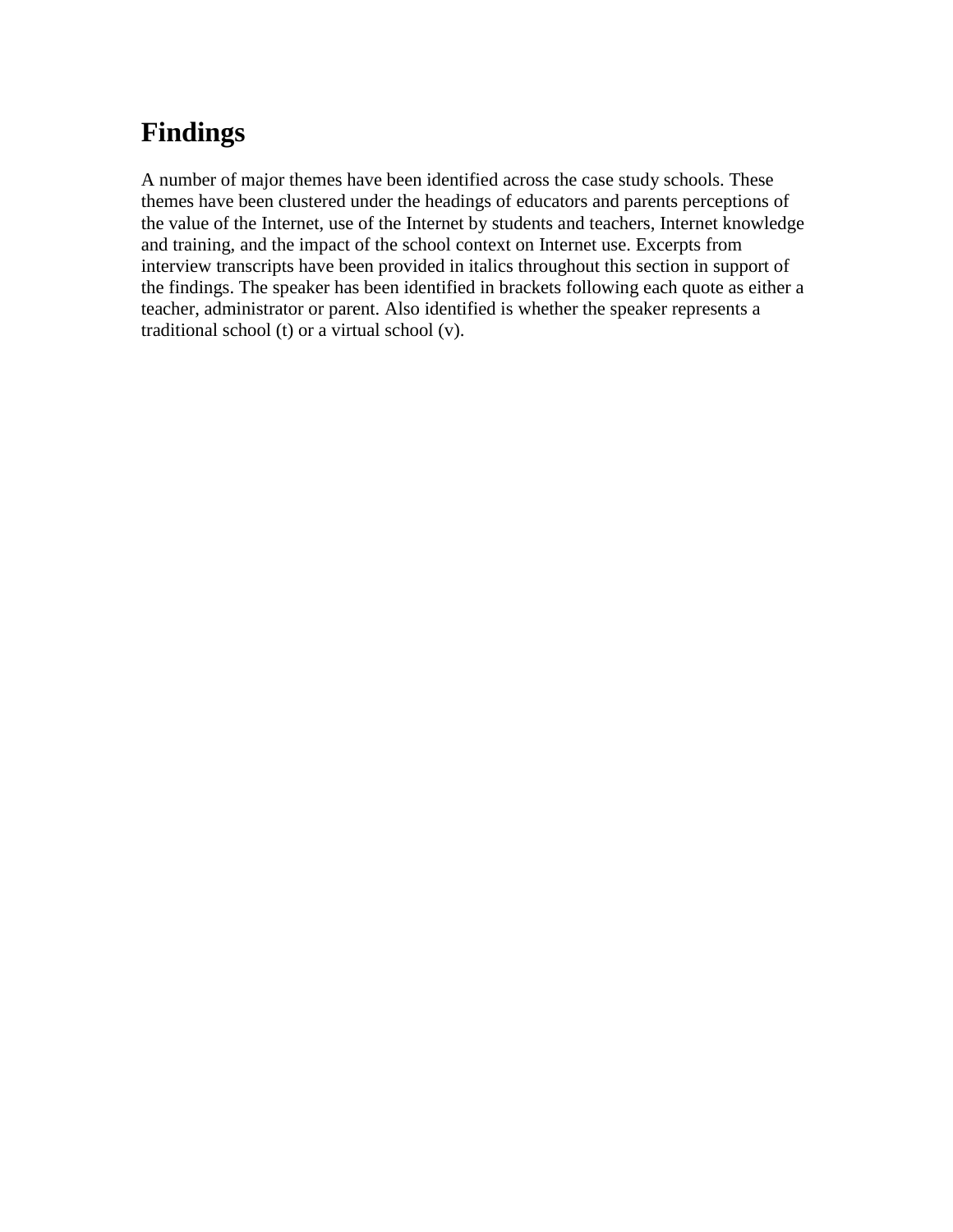### **Perceptions of the Value of the Internet**

#### **1. Perceptions of Teachers and Administrators**

Overall, teachers and administrators who participated in this study concurred that the Internet has a great deal of potential as a teaching and learning tool. The benefits most often cited from use of the Internet in schools included immediate access to current, relevant information; world wide connection; the ability to better meet the needs of individual learners; the ability to provide alternative education delivery; and, the positive attitude towards school and learning generated by computer use.

While all of the teachers interviewed acknowledged the potential benefits of Internet use, concerns with its use were also noted. For example, censorship issues influenced the teachers' willingness to use the Internet. The majority of schools in the study did not allow "free" surfing although time to explore was recognized as being a valuable experience in using the Internet. Most of the case study schools had opted for a user policy with one either already in place or under development. Permission had to be signed by the parents before students were allowed access to the Internet.

*When we're teaching our kids to drive, we don't suddenly say, 'OK, there you go. We get in with them. We drive with them. We teach them and, as they get better, we let them do certain things ... Probably even after they get their driver's license , the first time they get in the car, they don't get to go on a trip to Calgary ... Why do we do it any differently with computers or the Internet?* (Principal, t)

In other cases, website access was further restricted by using a search engine such as Magellan in order to filter out what were deemed to be inappropriate sites. This raised some concerns for teachers, however, as they found that personal judgment was still needed at times when visiting filtered sites. A number of teachers interviewed were more comfortable with bookmarking sites for their students ahead of time.

*I think initially I can act as a guide. I can go to some of these sites ahead of time and determine what will be of value or useful for students. At the same time, I certainly don't want to limit their explorations and their own research.* (Teacher, t)

While teachers expressed some concern over the quality of the information provided on the Internet, they generally felt that inappropriate information has always been available to children in other forms. It was generally recognized that supervision to some degree was necessary when students were using the Internet, however, this supervision did not appear to exceed what would normally occur.

Teachers and administrators generally felt that a more effective way of addressing the censorship issue for children would be to teach critical viewing skills, so that they can learn to make judgments about the appropriateness of websites for themselves.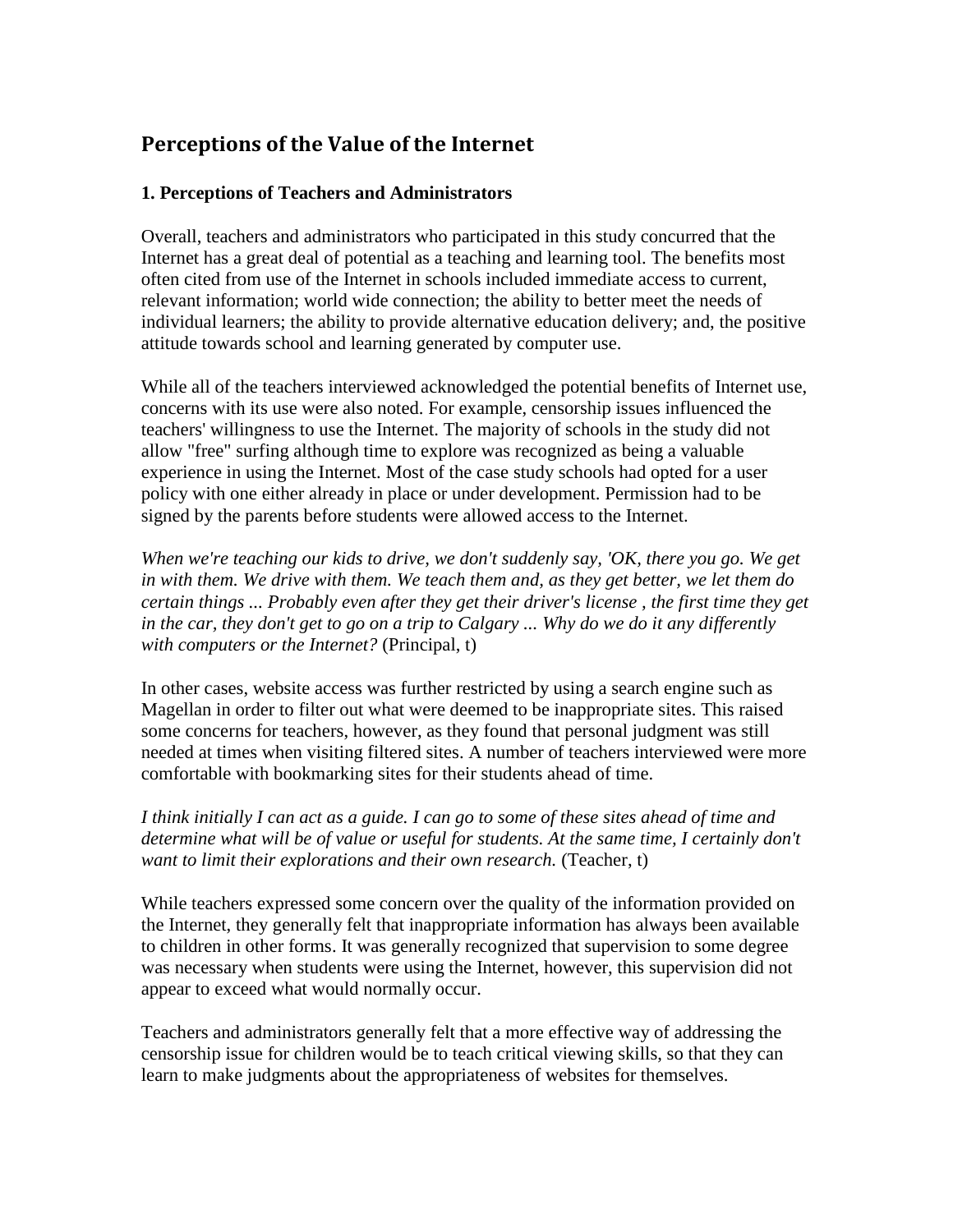*I don't believe that censoring information is the answer. We need to teach students to deal with the information they access. I still see a place for the personal element in teaching. Technology won't replace teachers. An adult will always need to be there to guide students and help them to use the information properly. (Principal,* t)

Most teachers felt that with proper training and familiarity with a user expectation policy students would be responsible for appropriate Internet behavior.

*Yesterday we were in the computer room doing China research ... They [the students] had finished the bookmarks that I had found for them and they were looking for some other things. One of the girls came across a massacre that had gone on in ancient Chinese history. The site had a warning: `Contains disturbing pictures.' I was quite impressed because she read this and said to me, 'This has a warning. Do you think I should go there and look at these pictures?' That was a really interesting experience for me because we are so concerned as teachers ... yet here is a kid monitoring herself as to whether or not she should got to the site. (Teacher, t)*

It was recognized that a small minority of the user population might abuse that responsibility but no more than in any other circumstance.

#### **2. Perceptions of Parents**

Generally the parents in the case study schools were excited about the potential of the Internet.

*It's a way of communicating globally...From my kid's perspective it makes a difference learning about Japan through a textbook to learning about Japan by talking to people in Japan and having that instant connection. (Parent, t)*

The interest in the Internet as an educational tool was just beginning to spread. Some parents used the Internet in their work; some used it for recreational purposes and to located information on topics of personal interest; and others had not used it in any way as of yet. All parents concurred that they wanted their children to "have every advantage" in their schooling and that technological knowledge and skill would help to "prepare them for the real world." Parents in the virtual schools also liked that the Internet offered their children an alternative method of delivery.

In the majority of the cases, the parents acknowledged that their children had more technological skill than they did. For most of these parents, finding the time to learn about the Internet was the major stumbling block. Most claimed that their children taught them everything that they had learned about it to date. Others noted their appreciation of the opportunity provided by some of the schools to attend parent and child Internet training sessions at the school site.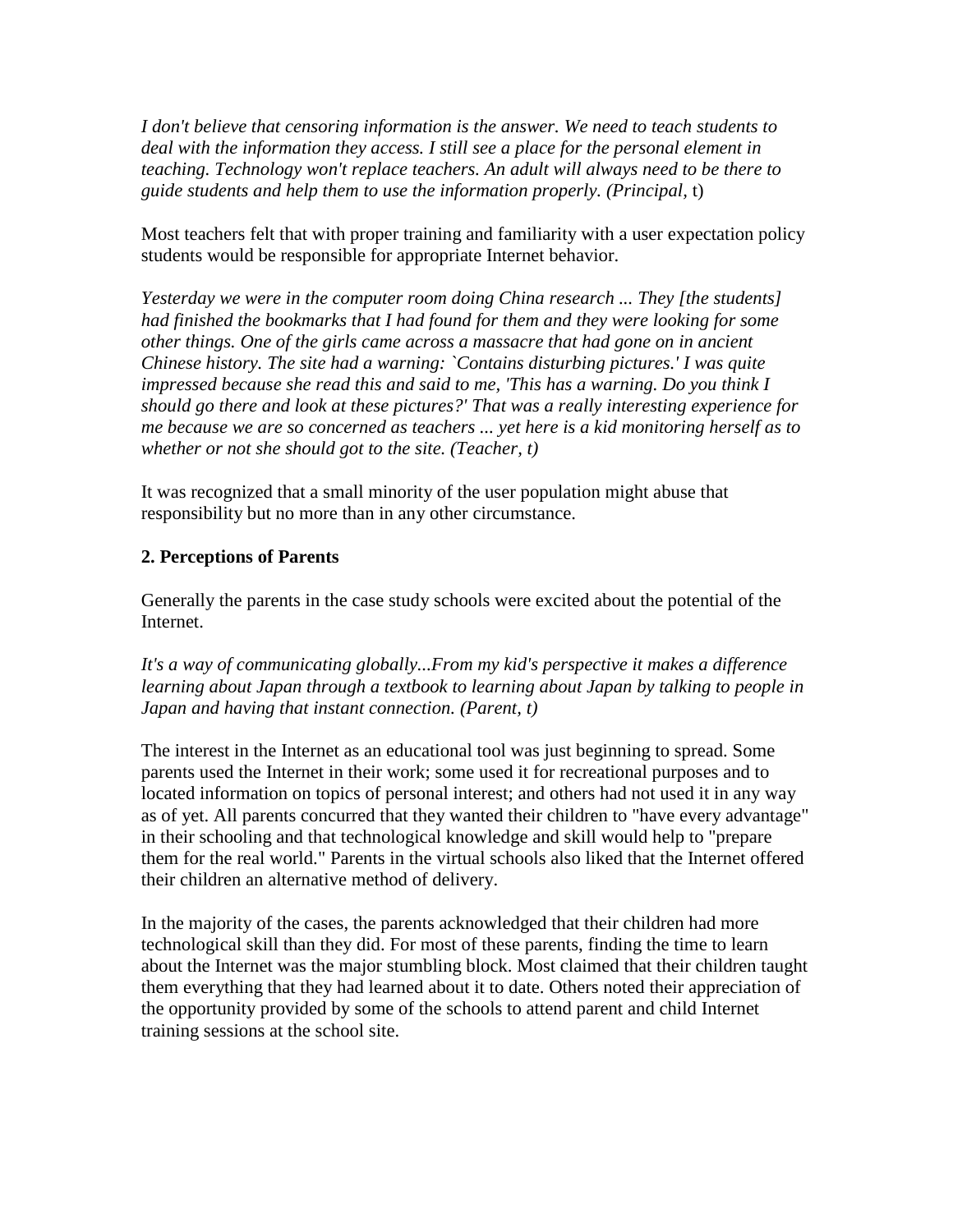The parents expressed some concerns about the use of Internet in schools and at home. Some felt that it should only be used as an educational tool rather than for playing games and chatting. One parent noted that there was "too much surfing and not enough school work "going on when using the Internet. Another was concerned that her children were too "sedentary" already and the Internet would further promote that lifestyle choice. While some were impressed with the possibilities as a communication tool afforded by the Internet, others talked about the importance of face-to-face communication in developing social skills and felt this was discouraged through Internet use.

*It's easy to hide behind the machine because you're an unknown. You can use a pseudonym or an alias and say and do all kinds of stupid, illegal, destructive things, but nobody knows you...But you need to have the ability to interact with people and if we're going to be like that kind of society then I think we're in deep trouble. (Parent, t)*

Others were concerned over the issue of privacy and the unknown. One parent mentioned that her child was scared by having to converse over the Internet. Other parents talked about how cautious children need to be with this public way of communicating and cited concerns that they saw with the use of chat-lines in particular.

*My child finds e-mail and the Internet kind of scary...There is something scary about those faceless people to him. He writes something and sends it out there and he doesn't know where it goes and he's found that uncomfortable." (Parent, v)*

Some serious censorship concerns regarding the Internet were expressed by parents except in the schools where there was not widespread use of the Internet. While parents noted concern about the inappropriateness of some of the information on the Internet, they generally "trusted" their children and allowed open access at home. Several parents felt that it was their responsibility to help their children learn to make value judgments about sites.

*I think that if I train my children right, and something surfaces accidentally, they could quickly remove themselves from it...I am more inclined to be concerned over information that children receive through technology that they think is always the truth and that people can give them misinformation and they would accept it.* (*Parent, v*)

Several parents also noted that their children were unhappy with access restrictions caused by their school's acceptable use policy.

One final concern mentioned by parents was the cost of providing this tool for their children and the fear that their children would get further behind if they did not provide it.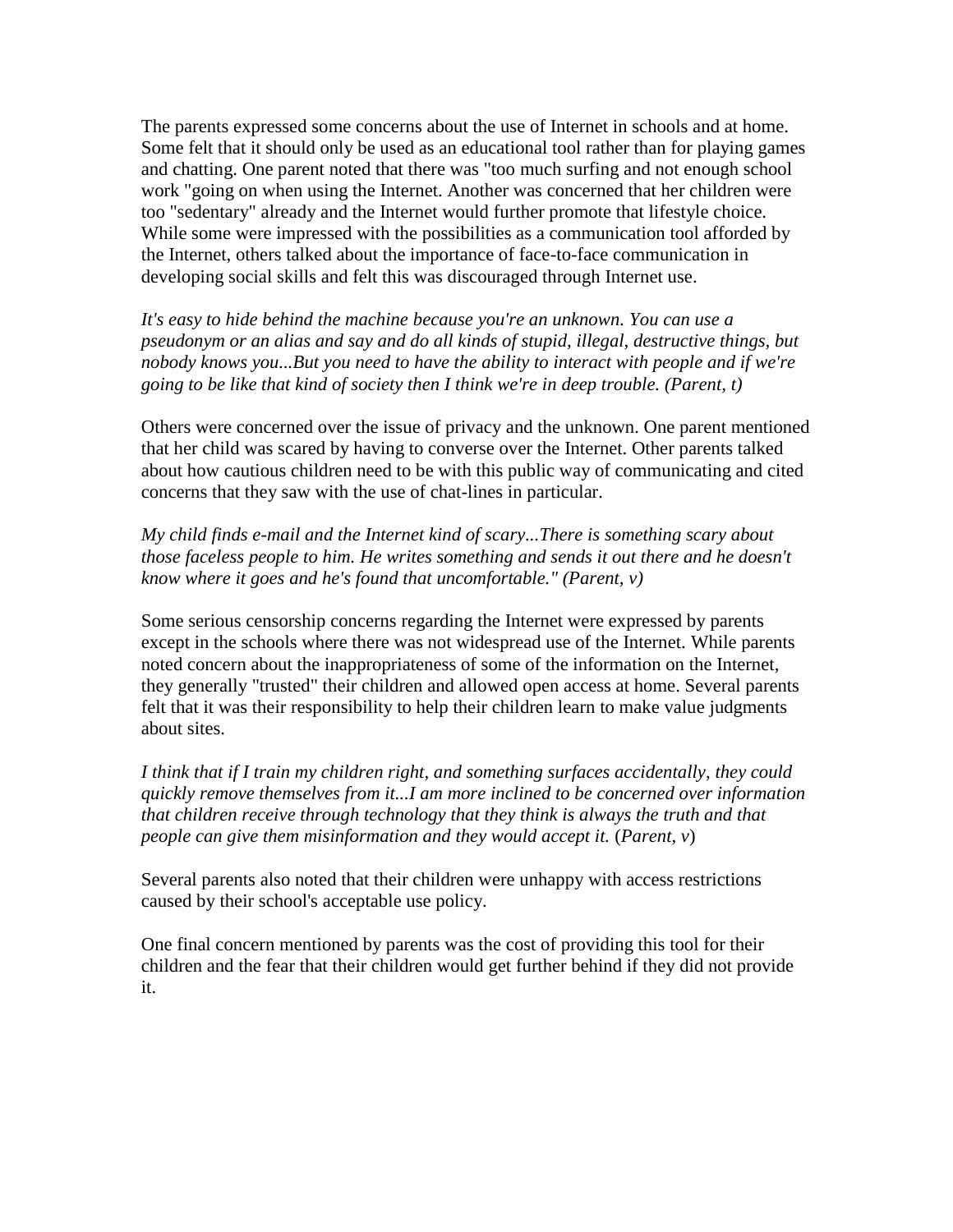### **Use of the Internet**

#### **1. Use of the Internet by Teachers and Administrators**

Some of the variety of purposes that the Internet was being used for by teachers and administrators included: professional development, such as taking on-line courses, contacting other professionals using newsgroups and listservs, downloading professional documents, researching educational issues and visiting sites to ask questions related to teaching; developing lesson plans by surfing sites to find unique lesson plan ideas; delivering lessons via e-mail; sifting to find appropriate sites for students to visit; providing virtual tour experiences for students; looking for specific educational software through online catalogs; for professional communication with the school and district administration, and virtual parents and students via e-mail; for personal communication especially to e-mail relatives and friends; and, for searching the world wide web or contacting user groups dedicated to specific hobbies, interests and recreational purposes.

The most common Internet service used by teachers was e-mail, and, in the traditional schools, this was highest where administrative information such as daily announcements and student attendance reports were communicated in no other way. The next most commonly used service was the World Wide Web, which teachers were using to find curriculum resources and lesson plans. The virtual teachers rarely used the WWW lesson plan resources because those resources were primarily designed for traditional classroom teaching and were not generally suitable for virtual teaching. The WWW curriculum resources most frequently mentioned were sites with topic information that teachers could use in preparing instruction and sites that could be bookmarked for students to visit. The use of the Internet for newsgroups, for news updates, and for file transfer was rarely mentioned by the teachers. Several teachers noted their preferences for CD-ROM resources, over Internet resources, because they were more convenient and less timeconsuming to use.

Teachers noted that identifying appropriate sites required an extensive amount of time outside of school. The vastness and tentativeness of the sites on the Internet frustrated their searches at times as well.

#### *When you are on that thing surfing, you are looking for one thing, but there is so much that comes up along the way. Instead of going where you are going, you end up going around in a circle...That's the hard part. (Teacher, t)*

Several teachers reported that they could cut down on their searching time by making use of their district designed webpage which contained previously bookmarked sites that were curriculum and subject area specific. Another school offered an after school club for students who were given the responsibility of locating specific websites requested by teachers for use in their planning or instruction.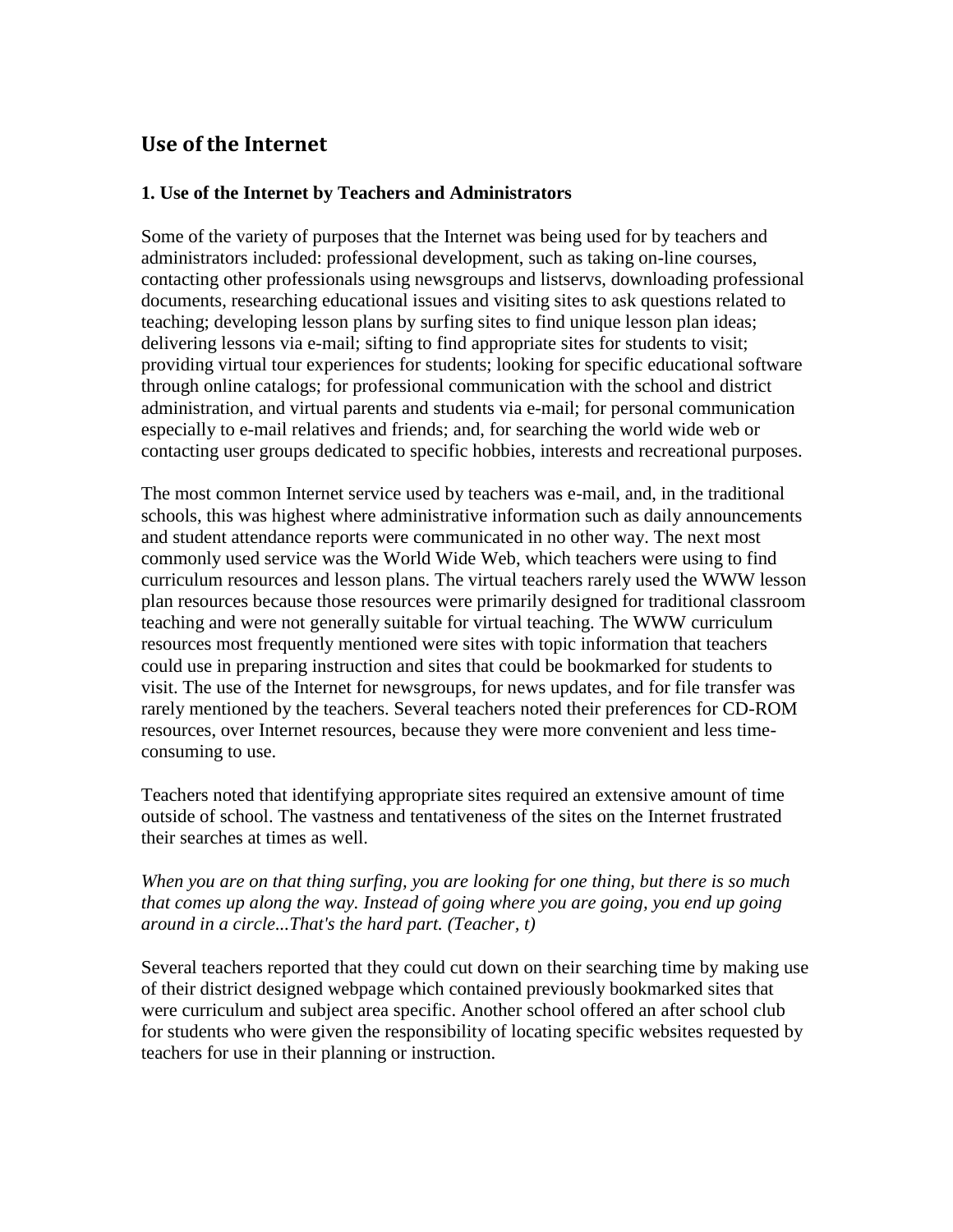In the schools represented in this study, the use of the Internet as a research tool was strongest at the elementary and junior high levels. The higher the grade level, the less time was spent on the Internet at school. One high school teacher claimed:

*If you want to get technology in your high school, you've got to do it in grade 10 when the kids have flexibility. You have to follow that up in grade 11 because in grade 12... kids want to get marks so they can go on to higher institutions. If technology will help them they'll use it. But they don't want to spend time learning it. (Teacher, t)*

While the Internet was being used in a variety of ways by both teachers and students, this use was restricted in traditional schools to a small number of people. As well, schools were using only a few aspects of the Internet. Surprisingly, some of the schools who were well-equipped with technology were only using the Internet as a communication delivery system rather than as a research tool. Although students and teachers in the virtual schools used the Internet daily, their use rarely extended beyond e-mail for lesson materials and assignments. There was an overall recognition by staff interviewed that they had just begun to address the "tip of the iceberg."

*We are just starting to introduce the Internet to the staff and get them to understand the opportunity that it can bring related to information or knowledge acquisition. (Principal, t)*

*Currently, we're still in the development stage, although I don't know when that will ever end with computers. We are not using the Internet directly. (Teacher, v)*

#### **2. Use of the Internet by Students**

Students were using the Internet for the completion of class projects, such as researching for information, communicating with professionals, building home pages, contacting key pals and subject area experts, as well as for e-mailing friends, teachers and pen-pals; game playing; accessing chat-lines; and, generally, surfing for fun on topics of personal interest including finding information on upcoming movies, learning about music groups and watching film clips on specific websites.

Student access to and use of Internet resources in all schools varied a great deal, and was heavily dependent on the their teachers' interest in and knowledge of Internet resources. In one school high levels of use were reported for the academically gifted. In only a few instances was student use part of a planned unit of instruction and even more rarely were students involved in publishing their work on the WWW. Some students were involved in learning how to develop their personal home pages, but the most commonly reported uses were "exploration" and visiting sites identified by URL or bookmarked by their teacher.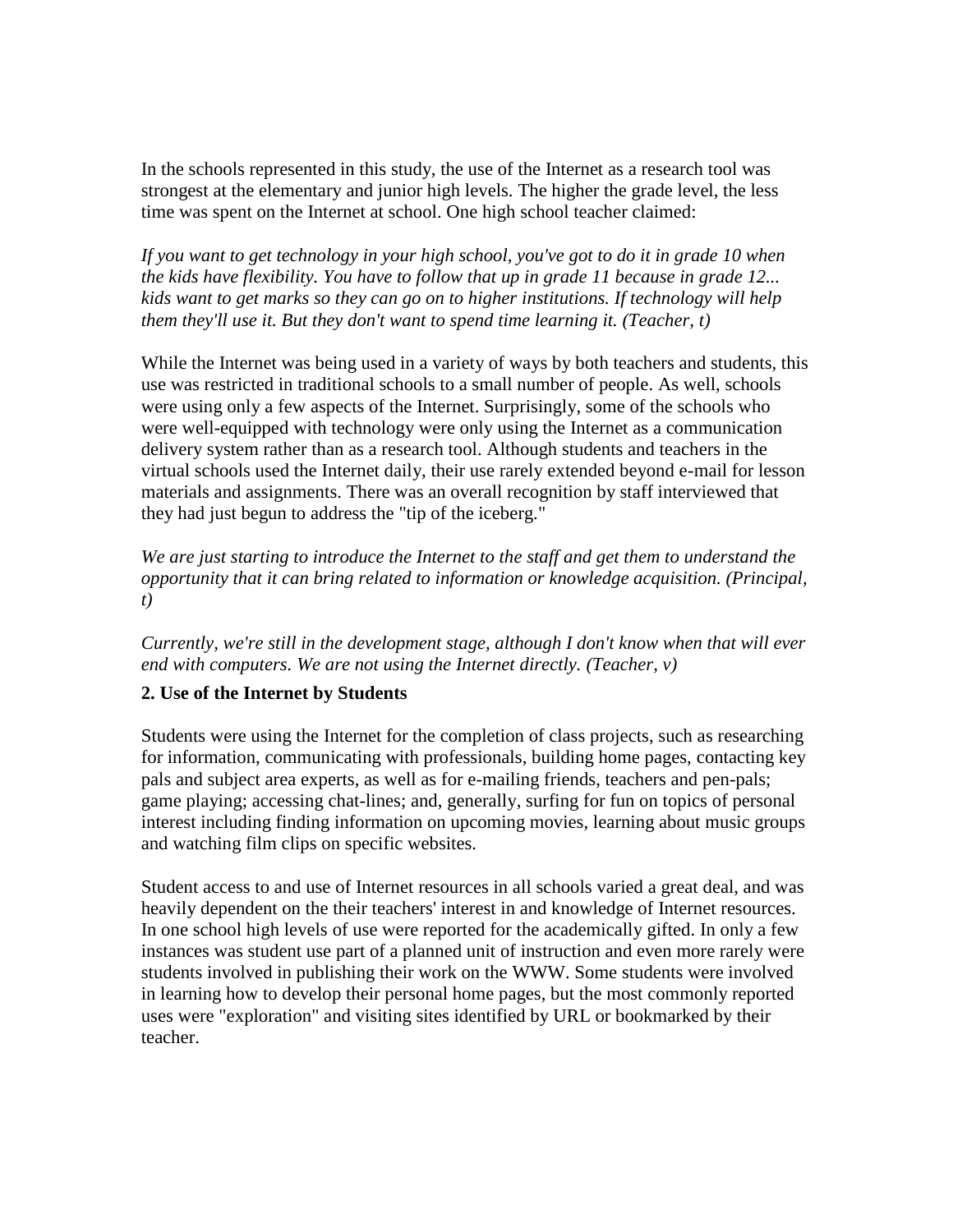Overall, teachers and administrators noticed increased student enthusiasm and excitement about the use of technology and the Internet in their schools.

*I have seen the children excited about what it is they are doing with the technology. And if they are that excited about what they are doing then that must mean they are thinking. (Principal, t)*

Teachers and administrators noticed similar stages occurring in the students' use of the Internet. Most students began with a "play and learn" approach to "get used to how the technology works" and then they advanced to "seeing a purpose" for using it to complete a particular task. It was emphasized that allowing for exploration time was very important for encouraging more students to want to use the Internet.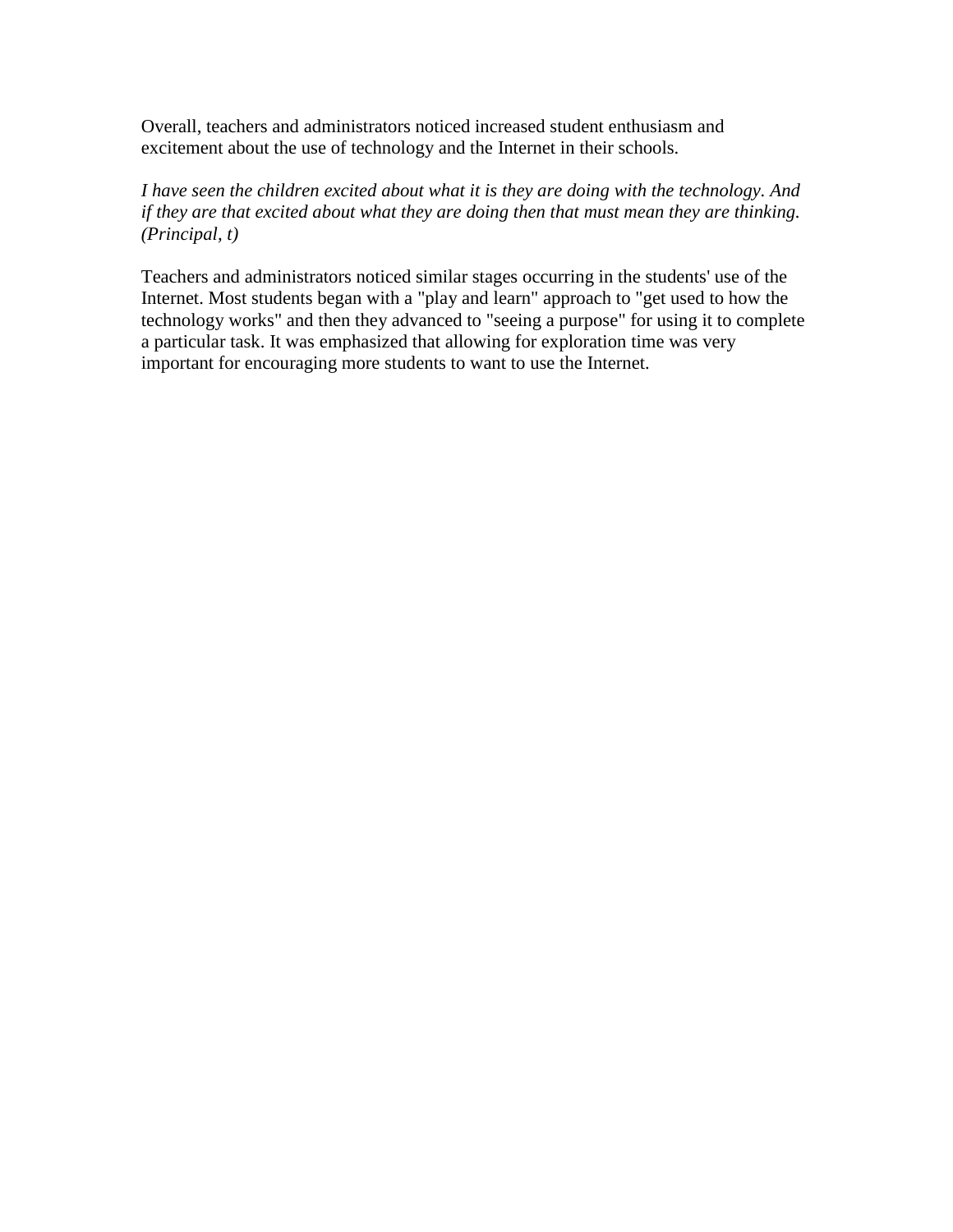### **Knowledge and Training**

#### **1. Level of Experience**

A critical factor that influenced Internet use was the level of the user's Internet knowledge. For example, prior Internet experience was a variable that affected the teacher's attitude toward the Internet as an instructional tool, and attitude affected use. The skill level and comfort level of users tended to be much higher among staff and students who were online at home, therefore, the use of the Internet in school was highly correlated with home use.

*I would say, on a regular basis, clearly those four people who have it at home are using it with their students at school. (Principal, t)*

Recognizing this correlation, some parents, teachers and administrators raised the issue of equity of schooling experience. There was deep concern that those without the funds to provide computer and Internet access at home would fall further behind while those with home access pulled ahead.

*It's a problem in that some kids have a whole bunch of additional resources available to them ... I think at times that could have a bearing on how complete a particular project is. (Principal, t)*

#### **2. Learning to use the Internet**

The majority of the teachers and administrators who were knowledgeable about the Internet in this study were largely self taught. Many noted that they learned from their students at times because students who were frequent users of the Internet were more knowledgeable and skilled with its use. Teachers who were interested in learning about the Internet did so regardless of the inservicing support offered. Many teachers and administrators suggested that unless there was this interest in learning to use the Internet and a vision for how the Internet might change their teaching style, then inservicing would have little effect. In schools where there was a high level of commitment and enthusiasm for the use of the Internet, an interest and excitement in exploring this new avenue for its potential in assisting students' learning was cited by teachers. Student and teacher attitudes with respect to learning about the Internet were positively influenced by using the Internet to research topics, to design projects, or to communicate with someone about topics that had personal relevance to them.

*There should be a willingness to learn that technology...There is so much to learn and if you have that mind-set that you are prepared to learn, I think that it's a great way to role model for not only other teachers, but for the kids. Because if they see you working and enjoying it, it shows that you are learning too. (Teacher, t)*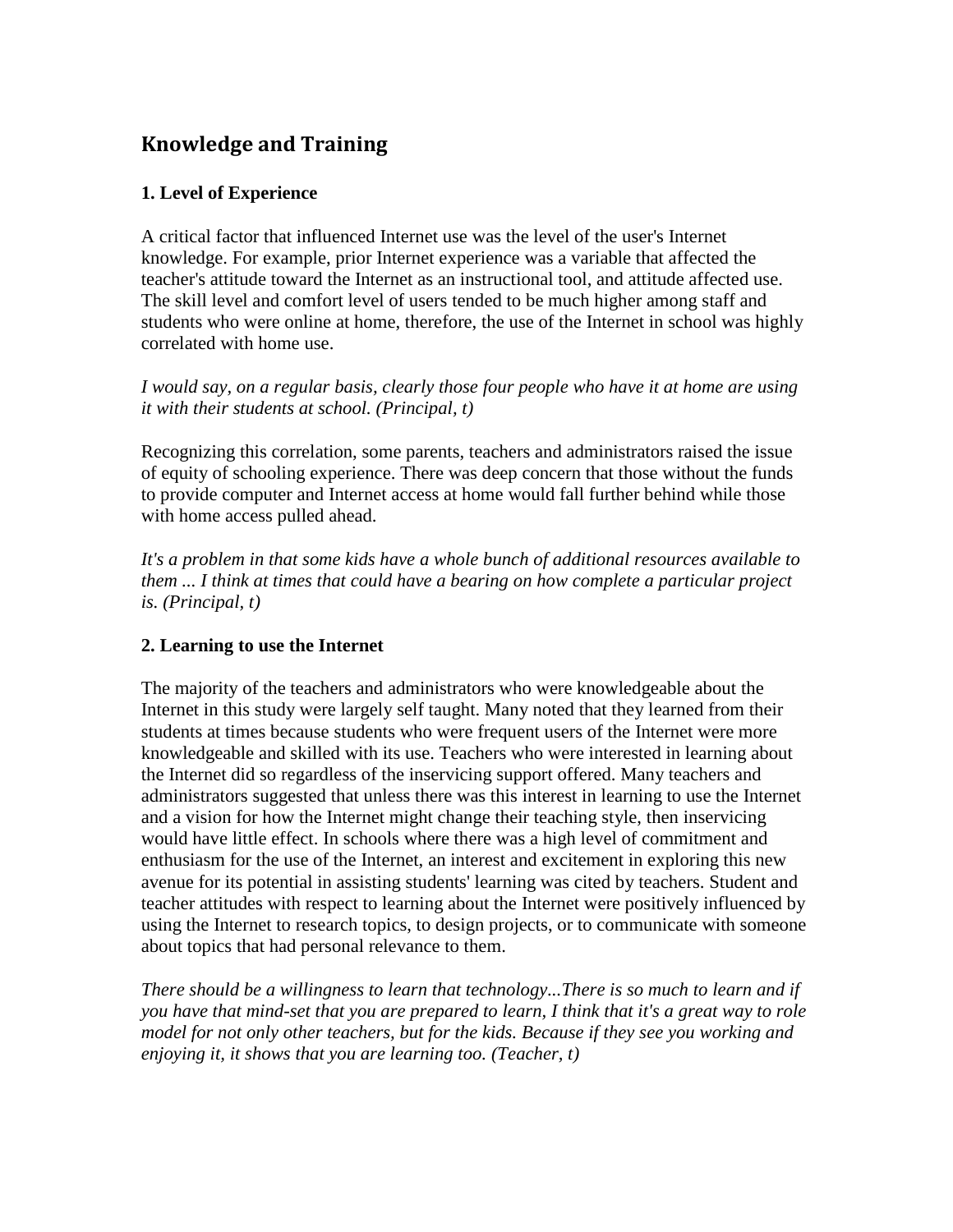#### **3. Staff mentoring**

While acquiring knowledge and skill in the use of the Internet was integral to the teachers willingness to use it as an instructional resource, on-going support in that use was also imperative. Having someone available on staff who could mentor the novice user was particularly influential in encouraging beginning use**.** 

*Most of what I learned about the Internet was through this phenomenal person. She had three different projects going on the Internet ... I got to sit back and watch and learn that way, but also she gave me little projects to do, starting small ... so I did them. I was keen and she basically was my mentor. (Teacher, t)*

In the traditional schools, lead teachers were designated by the principal and, in two schools, lead teachers were provided with small amounts of release time to assist other teachers in Internet use. Administrators with considerable success in bringing teachers to the Internet tended to start small, usually one class at a time. Demonstration of what was possible on the Internet was found to be a powerful tool in encouraging others to use it.

Encouraging peer sharing was also a powerful motivation for increased use. Staff helping other staff in small groups was commonly done in schools that had a high number of staff online at the school**.** A team work approach in a collaborative atmosphere was common on staffs who were willing to experiment and incorporate the Internet into their curriculum.

*We like literally all of us sit down ... and surf together ... and every time someone finds a really good site, full of lesson plans or sites the kids would really just love, they share it with the rest of the staff. (Teacher, t)* 

#### **4. Inservicing**

Inservicing provided support and encouragement for Internet use.

*I think there is a real need for inservicing. I know a lot of times I'll help staff members just by chance. There isn't anything beyond the basics, in terms of professional development. I think that is an area that really needs to be looked at, just for getting comfortable with the various things that we have available* . *(Teacher, t)*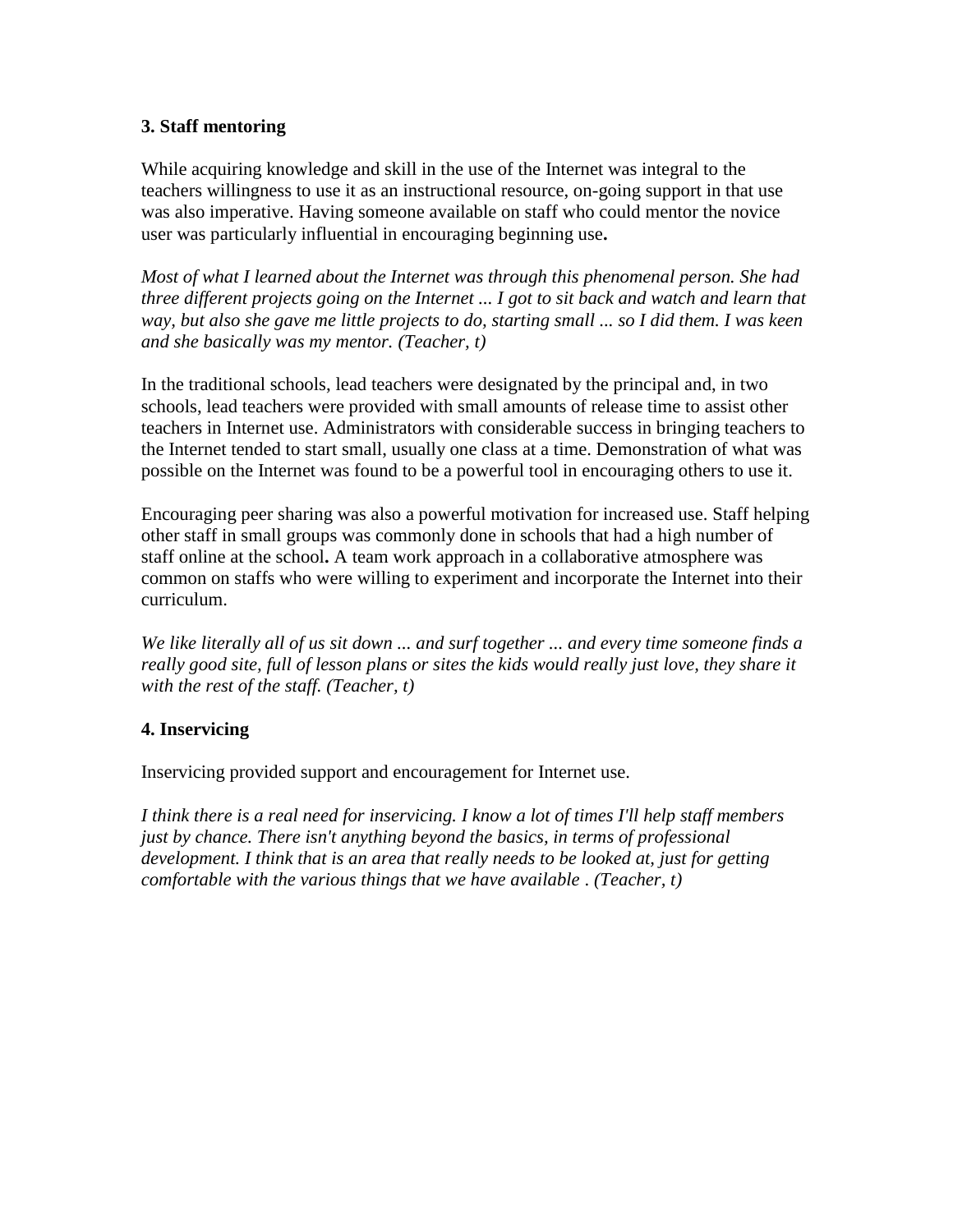Administrators attempted to address the issue of increasing user knowledge of the Internet by offering inservicing both within the school and at the district level. The principals and lead teachers often provided both formal and informal inservice to their staffs and, in two schools, provided inservice to other teachers in the school district. In all of the traditional schools, full or half-day inservices for teachers on Internet use had been provided on an annual basis at the school level, and all the teachers had access to district inservice programs. These district level inservice sessions were not always well attended. Many teachers noted that they were not willing to invest the substantial amount of time required to learn to use the Internet, especially when it was after school time that was required. Most administrators recognized that there was a steep learning curve associated with learning to use the Internet and attempted to offer some release time for teacher exploration in addition to school level and district level inservicing or arranged for technology training to be the focus of professional development days. Teachers in the virtual schools reported less involvement in inservice, reflecting perhaps their selection of and attraction to virtual teaching because of higher levels of technology knowledge and experience.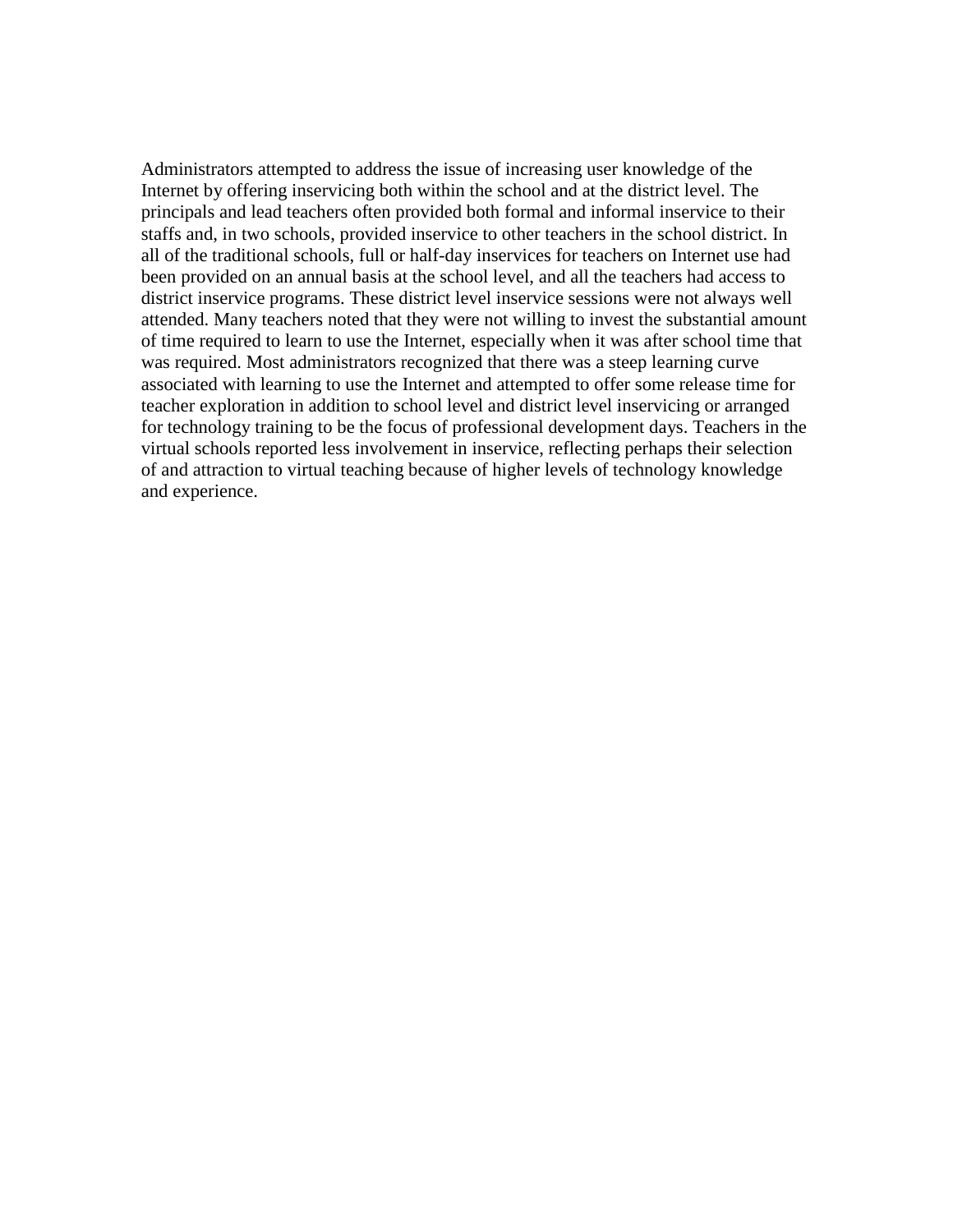### **Impact of the School Context on Internet Use**

#### **1. Location of computers**

One of the factors that influenced the willingness of staff to use the Internet was how accessible it was to them. The location of the computers with Internet hookup within the school either encouraged or discouraged Internet use. The teachers claimed that a lab setting was the least desirable set up because scheduling and supervision problems caused frustration for them. The most effective place to have access, they felt, was in the classroom so that the Internet was easily accessible when needed.

*Because we don't have any networking that goes directly out into the classroom yet, our teachers are not using it yet on a daily basis with their students. (Principal, t)*

#### **2. Capabilities of available computers**

Another crucial factor in determining a teacher's commitment to learning to use new technology was ensuring that the technology needed to implement the technology plan was available in the school. Ensuring hardware and software compatibility, functioning equipment and committing resources to keeping up with fast paced change were very important.

*So you have a lesson booked for Block 2 to take them surfing on the Internet, and you get there and half the computers don't work. That in itself poses a lot of problems and it happens all the time. It's just life with computers. They don't always work ... I know many teachers at the school who have planned out their lesson they're going to do on the Internet, and they're very new at it so they're a little nervous. So they take their kids in the lab and half the computers don't work so they say, 'Forget it,' and they go back to class. It's too much hassle. (Teacher, t)*

Technical assistance--installing and keeping the technology running--fell in large part onto the shoulders of principals and lead teachers. In one school, the principal estimated that only 10% of the time allocated for Internet support went into inservice; the rest of it was eaten up by hardware and software concerns. Where technicians were available, they were district or private industry personnel whose services were provided through contract or other fee for service arrangements. In all but one school, teachers had the task of troubleshooting hardware and software problems. In none of the schools was there an inschool technician who maintained the computers. Technical support for any serious problems came from outside the school and usually involved substantial wait time.

*When all the problems come up I can't always solve them and then you get frustrated because you have to wait for someone to come out and fix them. (Teacher, t)*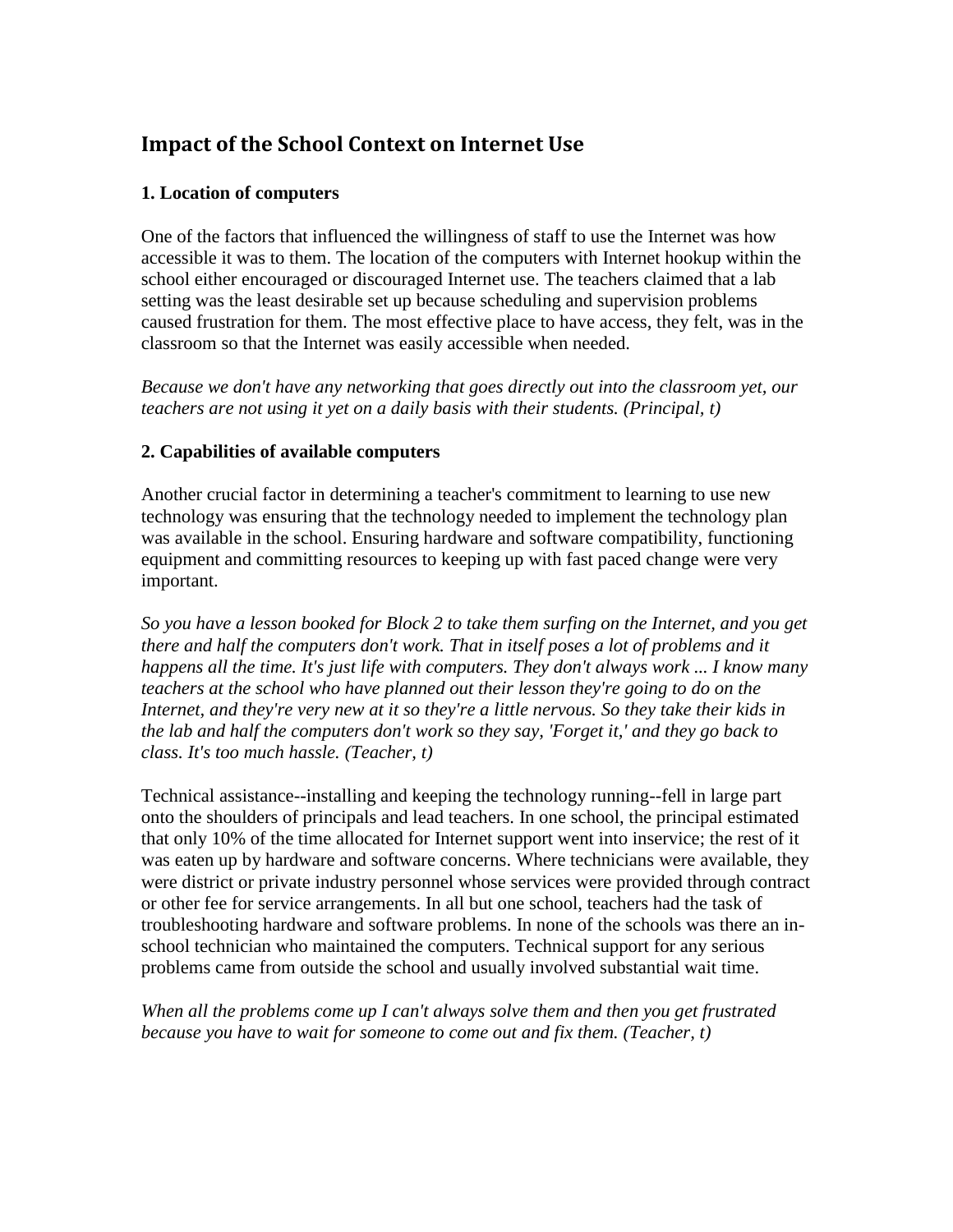The capabilities of the equipment also influenced access especially in terms of the amount of wait time required for getting on-line and for downloading certain files.

*When I was doing searching, it was slow, it was treacherous. You were waiting around for the information to come back to you. The searches were taking a lot time. So, you know, this technology is great and the information is good but if things don't happen in the hardware end ... then it becomes useless. (Teacher, t)*

Scheduled lab time could easily be wasted trying to locate relevant sites due to the vastness of the information available:

*You can surf and you're going to sit there twenty minutes while your computer whirls around and brings up the site. You are always going to be one step behind technology. We spend lots of money on computers and we have computers that are outdated. It's just a part of life. (Teacher, t)*

#### **3. Administrative support**

The principals in all of the schools but one took a strong role in supporting the use of Internet technology in their schools. The attitude and support of the administration directly affected the quality of the enthusiasm regarding Internet use in the school.

*We wouldn't be where we are at this school without the vision of the principal and the desire to put in the money so that the technology can be supported. I know [the principal] is very interested in the Internet personally. When the access was only in his office, he would say to the teachers, 'Come and bring your kids in. I've got this really neat site they can visit' or 'I'll show you how you can show your kids.' So you'd have 25 kids crowded on the floor looking at a certain site.* (Teacher, t)

Administrators who had a vision regarding technology and consistently modeled the various ways it could be used appeared to have had an easier time convincing staff members to take risks in their learning. Having a well thought out technology plan with considerable staff input tended to move a school closer to implementing a goal of computer and Internet literacy. Principals of new schools cited a willingness to learn about new technology, rather than an expertise with it, as a criteria for selecting staff.

#### **4. Community support**

Parental and community support for Internet use was also cited as an important factor in the teachers' willingness to use it as an instructional tool. The school that had the least number of parent consent forms returned also had the most significant teacher apathy regarding the value of the Internet as a teaching tool. To encourage community support, some schools offered a program that allowed for inservicing of parents on the Internet to either show them how to use it, show them how it was being used as educational tool in the school or both. Support from the community for use of the Internet and technology in general appeared to be affected by socio-economic status.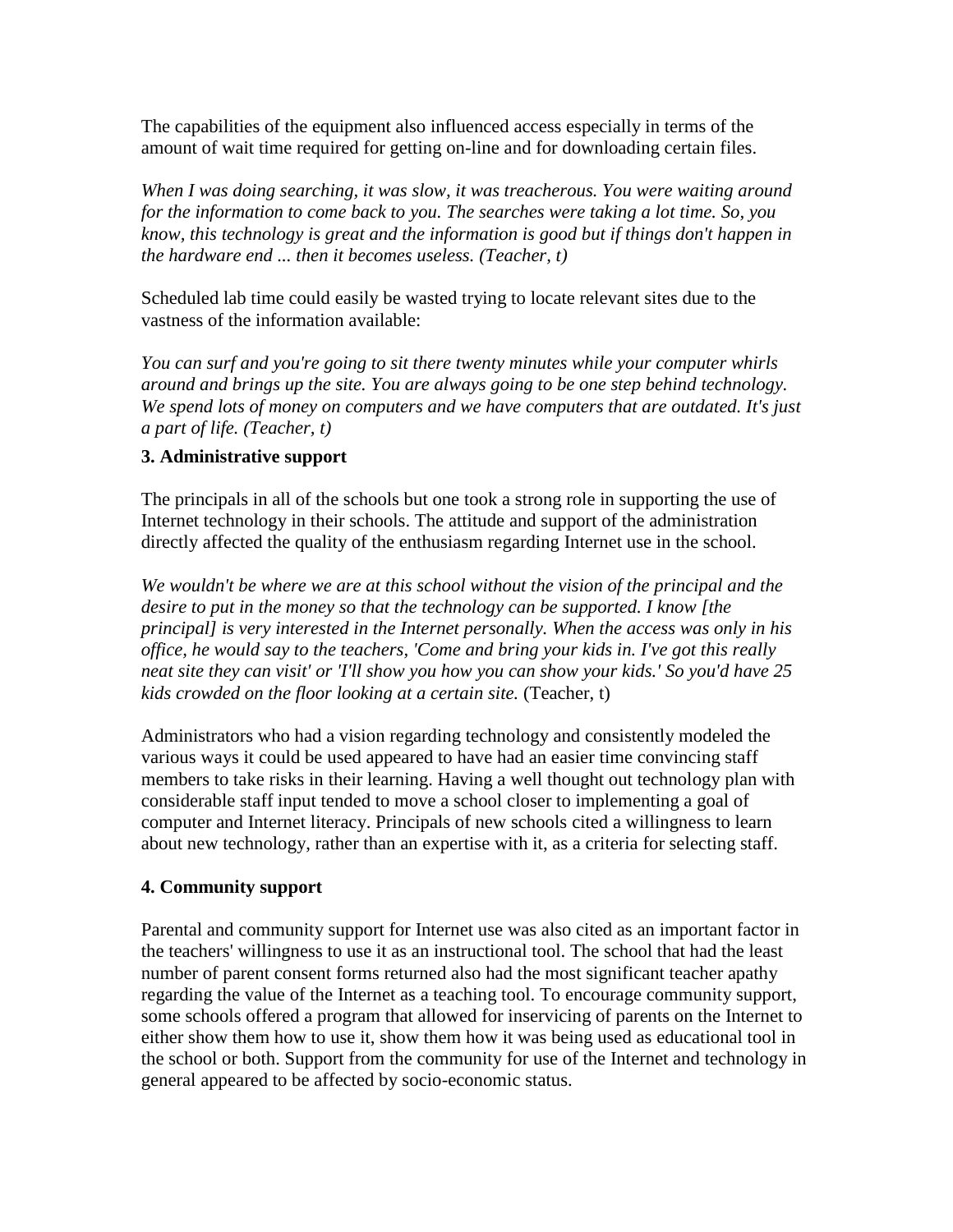## **Discussion**

The six case study schools served students in urban, small town, and rural settings in and around the Edmonton area. Some of the students in virtual schools lived in the same area but others lived in other provinces and in the United States. In the virtual schools, all students had home access to the Internet. In the traditional schools, the estimated proportion of students with home access ranged from 10% to 30%. School access for students in traditional schools in the study ranged from a ratio of 5 students per connection in a small town school with a connection in every classroom and two lab environments suitable for whole class teaching to a ratio of 27 students per connection in a city school with connections in one lab and in the library. Only one school had a school-wide plan that specifically addressed the integration of technology such as the Internet into learning.

Most teachers in this initial study were at the exploratory stages of using the Internet as a research tool. In the traditional schools, the proportion of teachers with a high level of Internet knowledge and use, based on principals' estimates, was quite small, ranging from 20-35% of staff. Teachers were still trying to discover what was out there and to negotiate their way through the maze of information.

Most staff interviewed felt that the Internet was the wave of the future but were not always clear about what that meant. Several people interviewed felt that textbooks would eventually become obsolete as they were no longer cost effective in the light of the advances on the Internet. Others expressed concerns regarding the lack of interaction that increased computer use (especially through virtual school programs) would promote and emphasized the importance of socialization and the human dimension to learning. Still others were worried about what direction computer use in schools would take.

*I worry that information recovery is going to be given greater importance than information processing. Some of my students think that computers are going to give them the answer to everything and they won't have to think about it. (Teacher, t)*

Another teacher expressed a concern about the nature of student assignments that she saw being produced using the Internet.

*When something comes in to me I have no idea where it originated. Plagiarism and copyright violation are rampant on the Internet and reproducing material in assignments just gets easier and easier. (Teacher, t)*

There was also a general lack of awareness amongst students of search engines and search strategies. Student lack of skill in locating information also meant that the teacher or library staff had to spend a great deal of time giving individualized assistance with the student searches.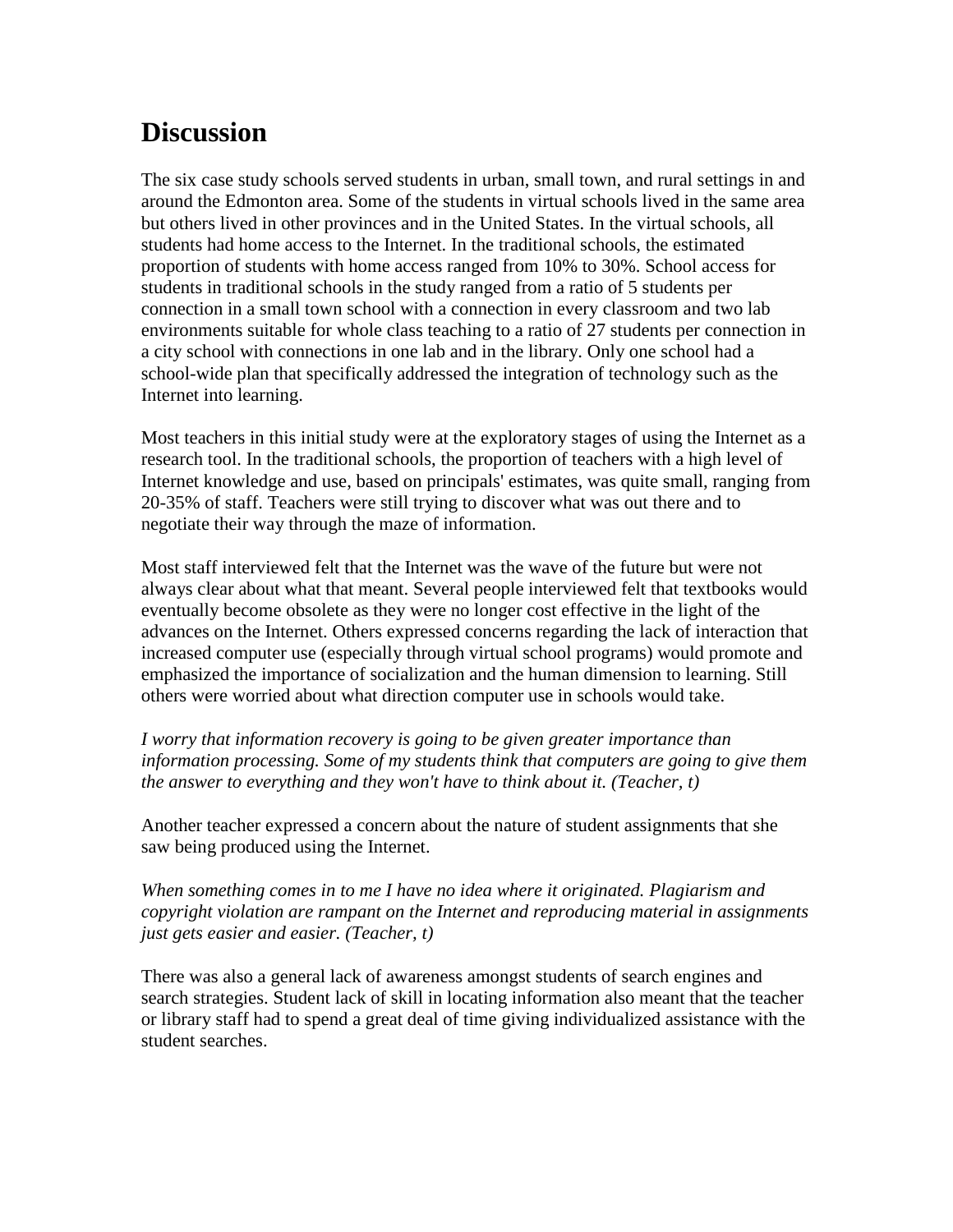Teachers noted that they also lacked in search skills and in knowledge how to effectively use search engines. There appeared to be no teachers in any of the schools with specialist knowledge in information searching and resource evaluation (such as, for example, a teacher-librarian).

*We have so many different browsers ... you know, all those things, and I really don't have an understanding of each of them and how they work. (Teacher, t)*

*I would probably like to improve my skills on the question of searches, to be able to zero in more on a specific subject rather that waste a lot of time on the larger topics. (Teacher, t)*

Generally, locating and evaluating sites, learning how to use search engines and learning how to search efficiently were looked upon as drawbacks when using the Internet. Time for teachers to access and search the Internet was voiced as an issue at virtually every school. The need to continue teachers' learning in this area was captured by this statement from one of the principals in the study.

*We can have all the technology in the world but unless we know how to use it and feel comfortable, and have someone who supports us and guides and encourages us and excites us to want to use it, it's not going to get used.*

### **Future Studies**

The findings from the case studies will be used to guide the design of a province wide survey focusing on how the Internet is being used to enhance learning in the schools of Alberta. The survey will provide province-wide baseline data about the successes and problems with the use of the Internet as an educational tool. The case studies have also opened up a new area of inquiry related to teachers' knowledge of information searching strategies within the context of research as a literacy task. This will be the focus of a follow up study to be conducted in the Fall of 1997, hopefully in the same case study sites presented in this report.